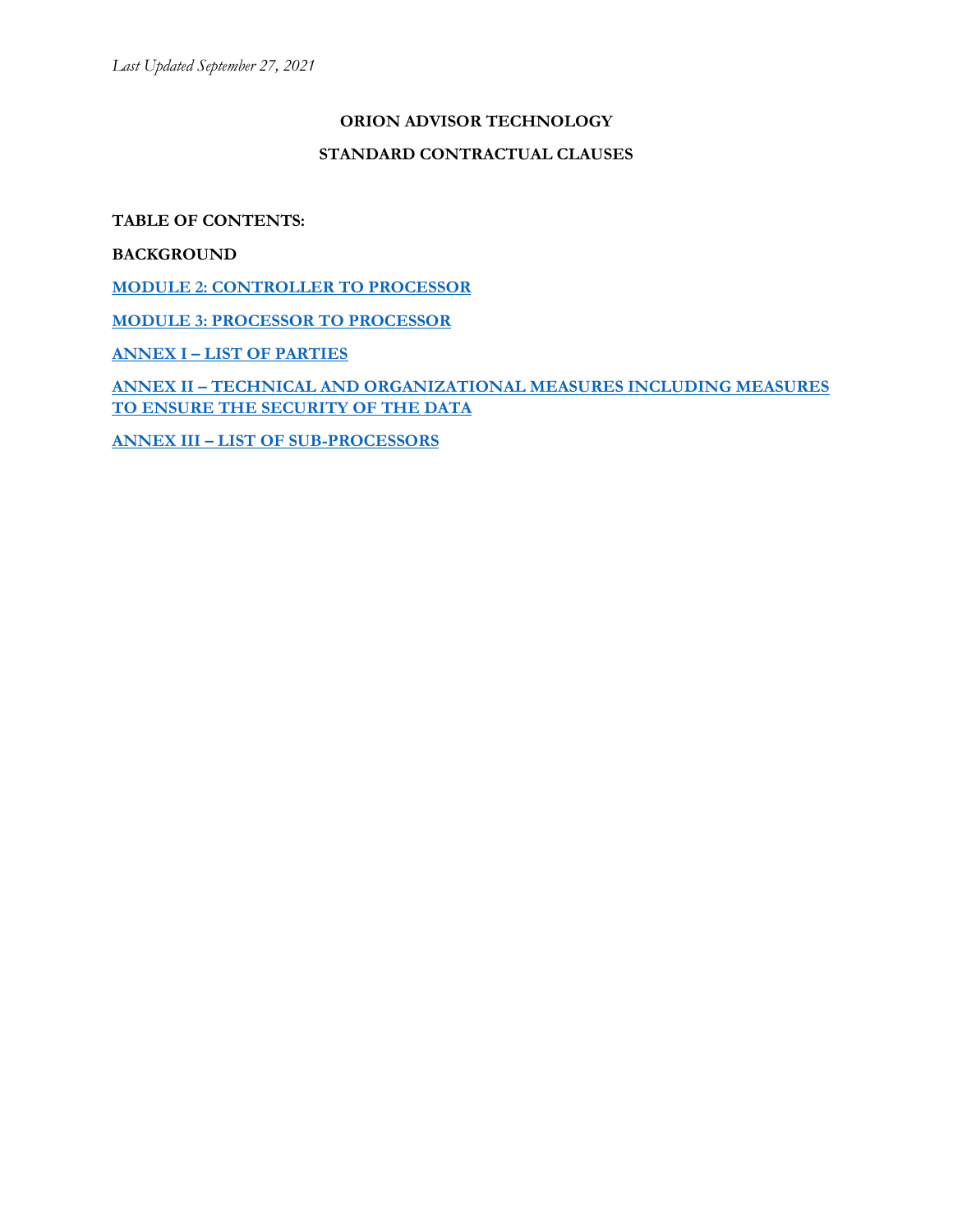# **BACKGROUND**

These Standard Contractual Clauses are incorporated into the Data Protection Addendum ("DPA") to which they are linked and govern transfers of European Data from Customer to Orion as set forth in the DPA and herein. Terms not otherwise defined herein shall have the meaning set forth in the DPA.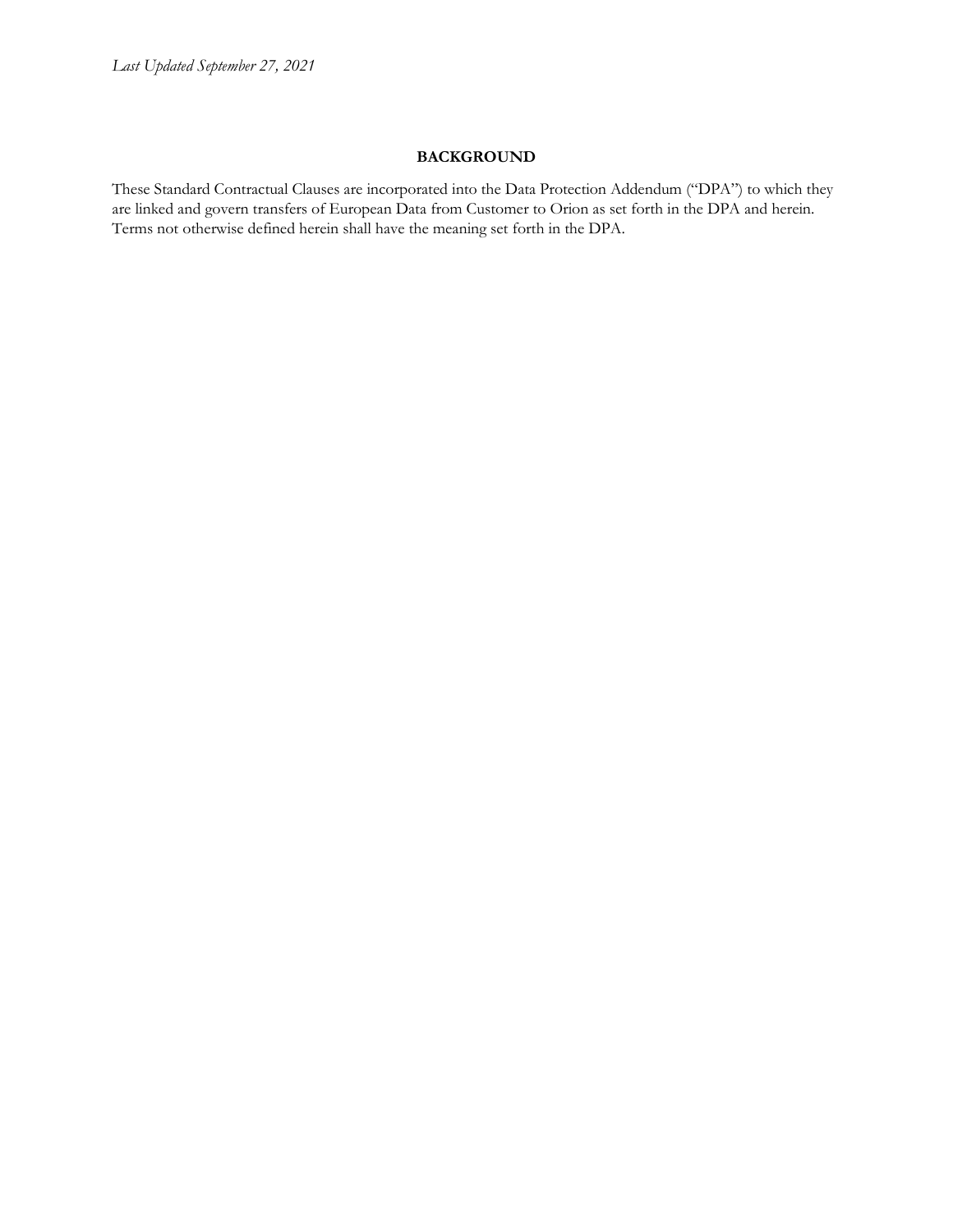# **[MODULE 2: CONTROLLER TO PROCESSOR](#page-0-0)**

<span id="page-2-0"></span>**This Module 2 shall apply to the extent Customer as the Controller transfers European Data to Orion as the Processor.** 

# **SECTION I**

# Clause 1 **- Purpose and scope**

(a) The purpose of these standard contractual clauses is to ensure compliance with the requirements of Regulation (EU) 2016/679 of the European Parliament and of the Council of 27 April 2016 on the protection of natural persons with regard to the processing of personal data and on the free movement of such data (General Data Protection Regulation)1 for the transfer of personal data to a third country.

(b) The Parties:

(i) the natural or legal person(s), public authority/ies, agency/ies or other body/ies (hereinafter 'entity/ies') transferring the personal data, as listed in Annex I.A. (hereinafter each 'data exporter'), and

(ii) the entity/ies in a third country receiving the personal data from the data exporter, directly or indirectly via another entity also Party to these Clauses, as listed in Annex I.A. (hereinafter each "data importer").

have agreed to these standard data protection clauses (hereinafter: "Clauses").

(c) These Clauses apply with respect to the transfer of personal data as specified in Annex I.B.

(d) The Appendix to these Clauses containing the Annexes referred to therein forms an integral part of these Clauses.

# Clause 2 - **Effect and invariability of the Clauses**

(a) These Clauses set out appropriate safeguards, including enforceable data subject rights and effective legal remedies, pursuant to Article 46(1) and Article 46 (2)(c) of Regulation (EU) 2016/679 and, with respect to data transfers from controllers to processors and/or processors to processors, standard contractual clauses pursuant to Article 28(7) of Regulation (EU) 2016/679, provided they are not modified, except to select the appropriate Module(s) or to add or update information in the Appendix. This does not prevent the Parties from including the standard contractual clauses laid down in these Clauses in a wider contract and/or to add other clauses or additional safeguards, provided that they do not contradict, directly or indirectly, these Clauses or prejudice the fundamental rights or freedoms of data subjects.

(b) These Clauses are without prejudice to obligations to which the data exporter is subject by virtue of Regulation (EU) 2016/679.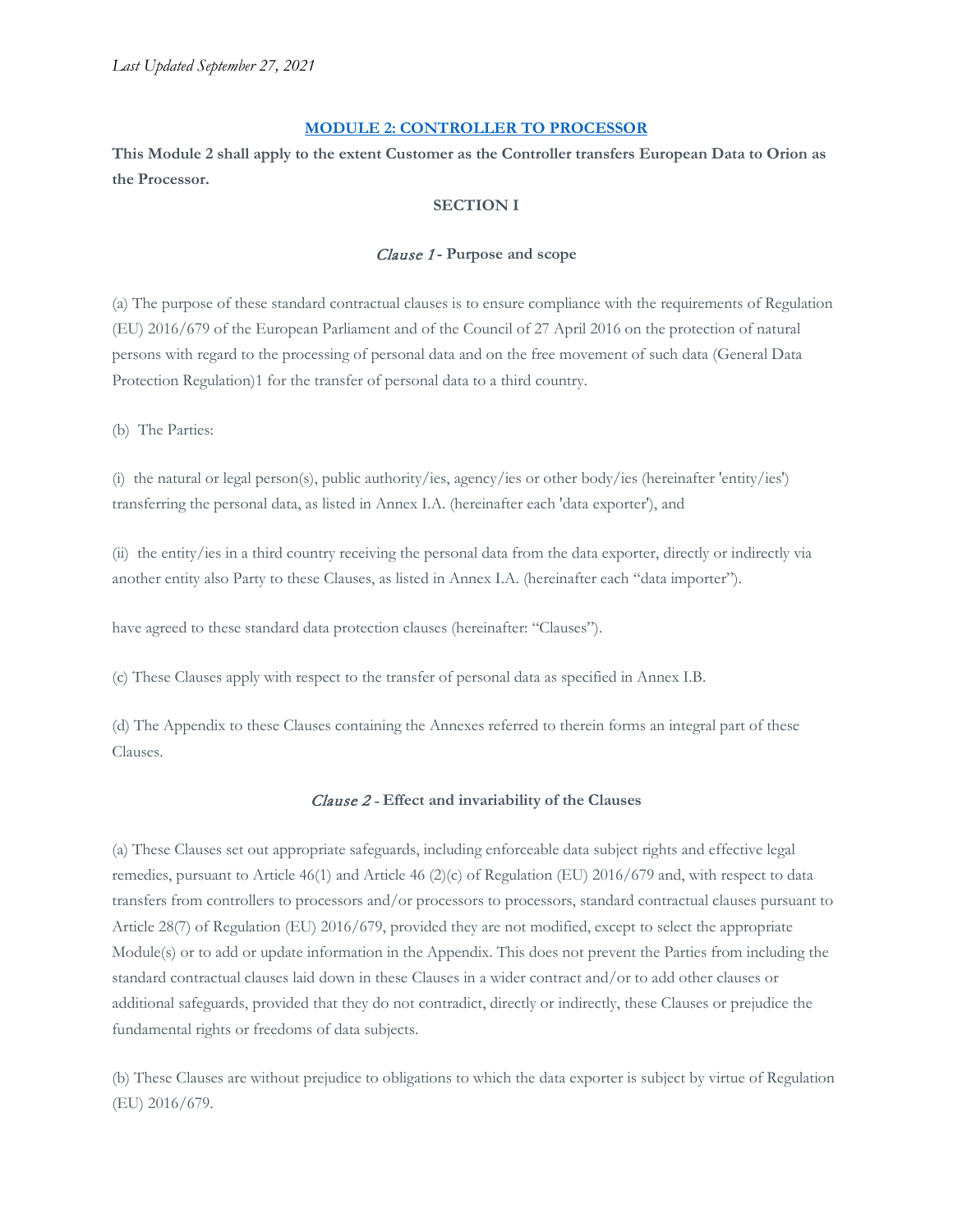# Clause 3 - **Third-party beneficiaries**

(a) Data subjects may invoke and enforce these Clauses, as third-party beneficiaries, against the data exporter and/or data importer, with the following exceptions:

(i) Clause 1, Clause 2, Clause 3, Clause 6, Clause 7;

(ii) Clause 8 - Module One: Clause 8.5 (e) and Clause 8.9(b); Module Two: Clause 8.1(b), 8.9(a), (c), (d) and (e); Module Three: Clause 8.1(a), (c) and (d) and Clause 8.9(a), (c), (d), (e), (f) and (g); Module Four: Clause 8.1 (b) and Clause 8.3(b);

(iii) Clause 9 - Module Two: Clause 9(a), (c), (d) and (e); Module Three: Clause 9(a), (c), (d) and (e);

(iv) Clause  $12$  - Module One: Clause  $12(a)$  and (d); Modules Two and Three: Clause  $12(a)$ , (d) and (f);

(v) Clause 13;

(vi) Clause  $15.1(c)$ , (d) and (e);

(vii) Clause  $16(e)$ ;

(viii) Clause 18 - Modules One, Two and Three: Clause 18(a) and (b); Module Four: Clause 18. (b) Paragraph (a) is without prejudice to rights of data subjects under Regulation (EU) 2016/679.

# Clause 4 **- Interpretation**

(a) Where these Clauses use terms that are defined in Regulation (EU) 2016/679, those terms shall have the same meaning as in that Regulation.

(b) These Clauses shall be read and interpreted in the light of the provisions of Regulation (EU) 2016/679.

(c) These Clauses shall not be interpreted in a way that conflicts with rights and obligations provided for in Regulation (EU) 2016/679.

# Clause 5 **- Hierarchy**

In the event of a contradiction between these Clauses and the provisions of related agreements between the Parties, existing at the time these Clauses are agreed or entered into thereafter, these Clauses shall prevail.

# Clause 6 **- Description of the transfer(s)**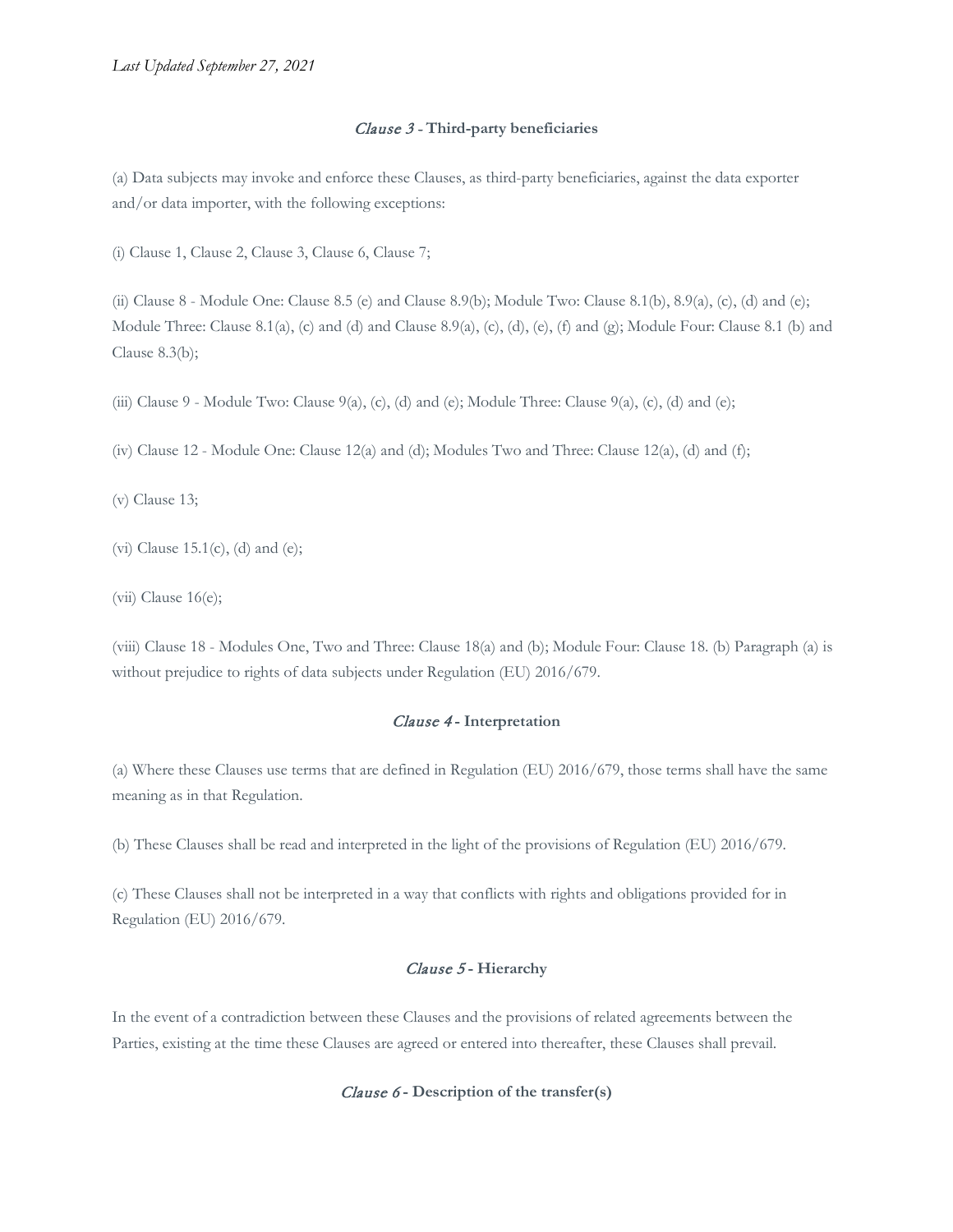The details of the transfer(s), and in particular the categories of personal data that are transferred and the purpose(s) for which they are transferred, are specified in Annex I.B.

# Clause 7 – Optional**: Docking clause**

(a) An entity that is not a Party to these Clauses may, with the agreement of the Parties, accede to these Clauses at any time, either as a data exporter or as a data importer, by completing the Appendix and signing Annex I.A.

(b) Once it has completed the Appendix and signed Annex I.A, the acceding entity shall become a Party to these Clauses and have the rights and obligations of a data exporter or data importer in accordance with its designation in Annex I.A.

(c) The acceding entity shall have no rights or obligations arising under these Clauses from the period prior to becoming a Party.

# **SECTION II - OBLIGATIONS OF THE PARTIES**

# Clause 8 **- Data protection safeguards**

The data exporter warrants that it has used reasonable efforts to determine that the data importer is able, through the implementation of appropriate technical and organizational measures, to satisfy its obligations under these Clauses.

# **8.1 Instructions**

(a) The data importer shall process the personal data only on documented instructions from the data exporter. The data exporter may give such instructions throughout the duration of the contract.

(b) The data importer shall immediately inform the data exporter if it is unable to follow those instructions.

# **8.2 Purpose limitation**

The data importer shall process the personal data only for the specific purpose(s) of the transfer, as set out in Annex I.B, unless on further instructions from the data exporter.

# **8.3 Transparency**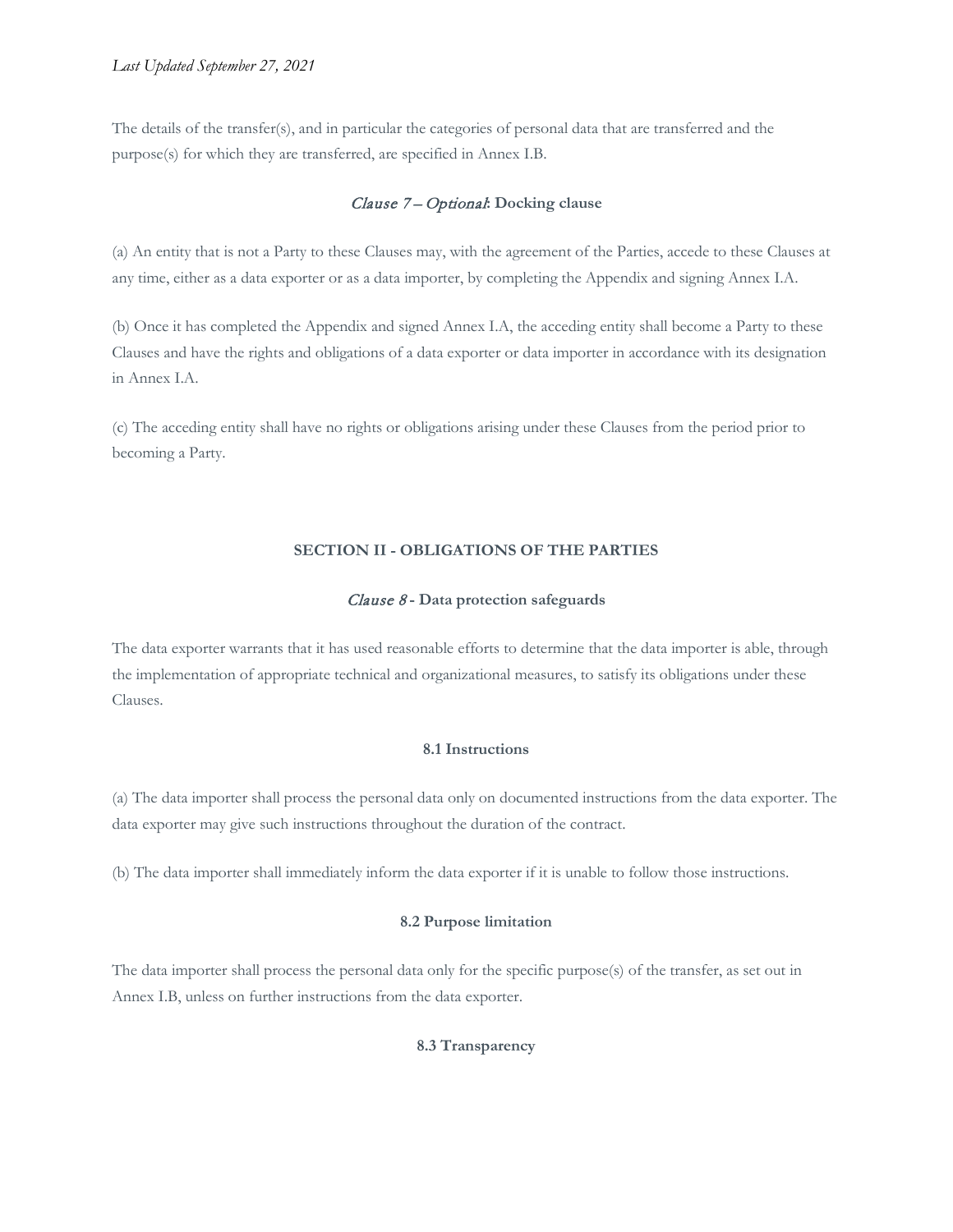On request, the data exporter shall make a copy of these Clauses, including the Appendix as completed by the Parties, available to the data subject free of charge. To the extent necessary to protect business secrets or other confidential information, including the measures described in Annex II and personal data, the data exporter may redact part of the text of the Appendix to these Clauses prior to sharing a copy, but shall provide a meaningful summary where the data subject would otherwise not be able to understand the its content or exercise his/her rights. On request, the Parties shall provide the data subject with the reasons for the redactions, to the extent possible without revealing the redacted information. This Clause is without prejudice to the obligations of the data exporter under Articles 13 and 14 of Regulation (EU) 2016/679.

#### **8.4 Accuracy**

If the data importer becomes aware that the personal data it has received is inaccurate, or has become outdated, it shall inform the data exporter without undue delay. In this case, the data importer shall cooperate with the data exporter to erase or rectify the data.

#### **8.5 Duration of processing and erasure or return of data**

Processing by the data importer shall only take place for the duration specified in Annex I.B. After the end of the provision of the processing services, the data importer shall, at the choice of the data exporter, delete all personal data processed on behalf of the data exporter and certify to the data exporter that it has done so, or return to the data exporter all personal data processed on its behalf and delete existing copies. Until the data is deleted or returned, the data importer shall continue to ensure compliance with these Clauses. In case of local laws applicable to the data importer that prohibit return or deletion of the personal data, the data importer warrants that it will continue to ensure compliance with these Clauses and will only process it to the extent and for as long as required under that local law. This is without prejudice to Clause 14, in particular the requirement for the data importer under Clause 14(e) to notify the data exporter throughout the duration of the contract if it has reason to believe that it is or has become subject to laws or practices not in line with the requirements under Clause 14(a).

#### **8.6 Security of processing**

(a) The data importer and, during transmission, also the data exporter shall implement appropriate technical and organizational measures to ensure the security of the data, including protection against a breach of security leading to accidental or unlawful destruction, loss, alteration, unauthorized disclosure or access to that data (hereinafter "personal data breach"). In assessing the appropriate level of security, the Parties shall take due account of the state of the art, the costs of implementation, the nature, scope, context and purpose(s) of processing and the risks involved in the processing for the data subjects. The Parties shall in particular consider having recourse to encryption or pseudonymization, including during transmission, where the purpose of processing can be fulfilled in that manner. In case of pseudonymization, the additional information for attributing the personal data to a specific data subject shall, where possible, remain under the exclusive control of the data exporter. In complying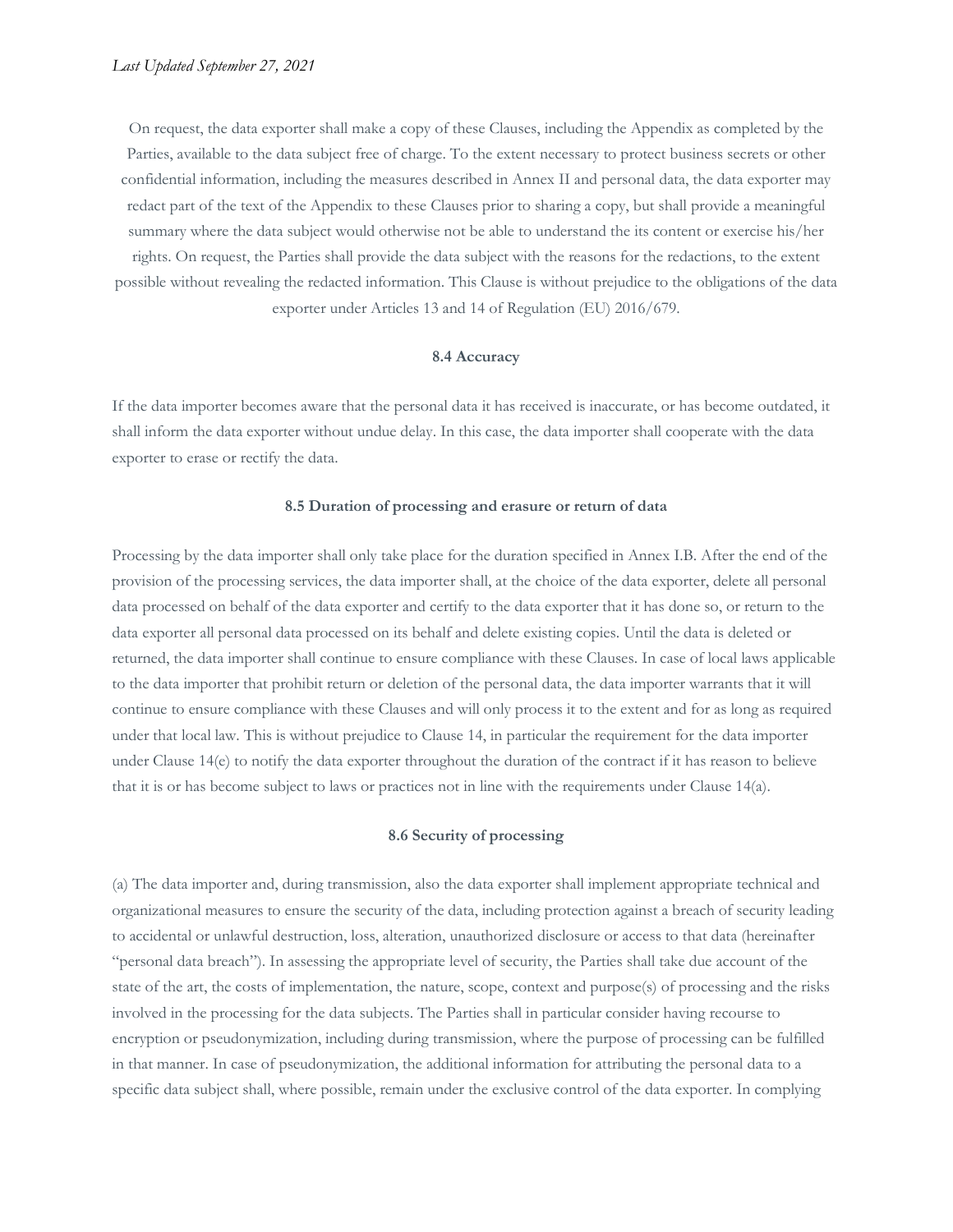with its obligations under this paragraph, the data importer shall at least implement the technical and organizational measures specified in Annex II. The data importer shall carry out regular checks to ensure that these measures continue to provide an appropriate level of security.

(b) The data importer shall grant access to the personal data to members of its personnel only to the extent strictly necessary for the implementation, management and monitoring of the contract. It shall ensure that persons authorized to process the personal data have committed themselves to confidentiality or are under an appropriate statutory obligation of confidentiality.

(c) In the event of a personal data breach concerning personal data processed by the data importer under these Clauses, the data importer shall take appropriate measures to address the breach, including measures to mitigate its adverse effects. The data importer shall also notify the data exporter without undue delay after having become aware of the breach. Such notification shall contain the details of a contact point where more information can be obtained, a description of the nature of the breach (including, where possible, categories and approximate number of data subjects and personal data records concerned), its likely consequences and the measures taken or proposed to address the breach including, where appropriate, measures to mitigate its possible adverse effects. Where, and in so far as, it is not possible to provide all information at the same time, the initial notification shall contain the information then available and further information shall, as it becomes available, subsequently be provided without undue delay.

(d) The data importer shall cooperate with and assist the data exporter to enable the data exporter to comply with its obligations under Regulation (EU) 2016/679, in particular to notify the competent supervisory authority and the affected data subjects, taking into account the nature of processing and the information available to the data importer.

# **8.7 Sensitive data**

Where the transfer involves personal data revealing racial or ethnic origin, political opinions, religious or philosophical beliefs, or trade union membership, genetic data, or biometric data for the purpose of uniquely identifying a natural person, data concerning health or a person's sex life or sexual orientation, or data relating to criminal convictions and offences (hereinafter "sensitive data"), the data importer shall apply the specific restrictions and/or additional safeguards described in Annex I.B.

### **8.8 Onward transfers**

The data importer shall only disclose the personal data to a third party on documented instructions from the data exporter. In addition, the data may only be disclosed to a third party located outside the European Union4 (in the same country as the data importer or in another third country, hereinafter "onward transfer") if the third party is or agrees to be bound by these Clauses, under the appropriate Module, or if: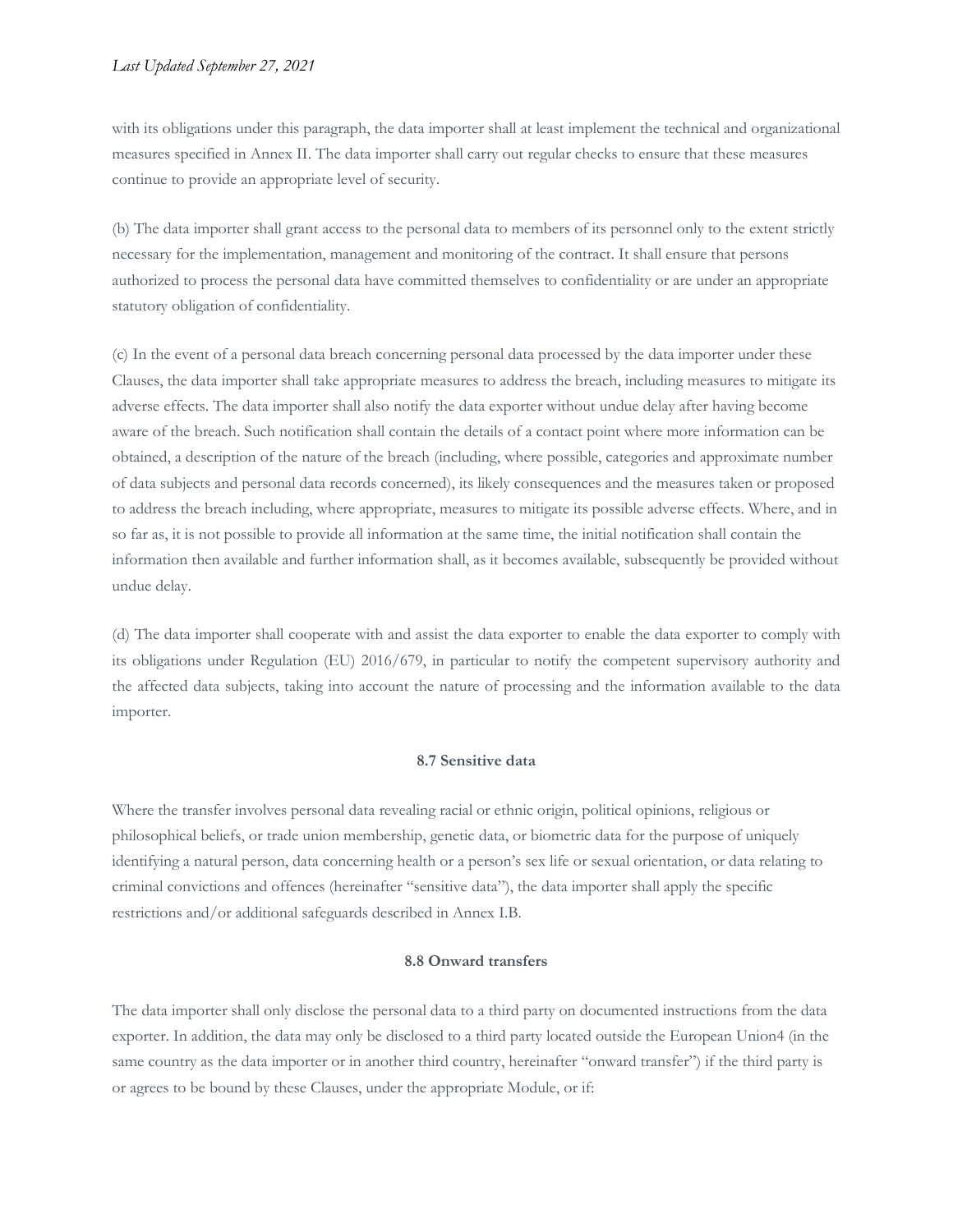(i) the onward transfer is to a country benefitting from an adequacy decision pursuant to Article 45 of Regulation (EU) 2016/679 that covers the onward transfer;

(ii) the third party otherwise ensures appropriate safeguards pursuant to Articles 46 or 47 Regulation of (EU) 2016/679 with respect to the processing in question;

(iii) the onward transfer is necessary for the establishment, exercise or defense of legal claims in the context of specific administrative, regulatory or judicial proceedings; or

(iv) the onward transfer is necessary in order to protect the vital interests of the data subject or of another natural person. Any onward transfer is subject to compliance by the data importer with all the other safeguards under these Clauses, in particular purpose limitation.

# **8.9 Documentation and compliance**

(a) The data importer shall promptly and adequately deal with enquiries from the data exporter that relate to the processing under these Clauses.

(b) The Parties shall be able to demonstrate compliance with these Clauses. In particular, the data importer shall keep appropriate documentation on the processing activities carried out on behalf of the data exporter.

(c) The data importer shall make available to the data exporter all information necessary to demonstrate compliance with the obligations set out in these Clauses and at the data exporter's request, allow for and contribute to audits of the processing activities covered by these Clauses, at reasonable intervals or if there are indications of noncompliance. In deciding on a review or audit, the data exporter may take into account relevant certifications held by the data importer.

(d) The data exporter may choose to conduct the audit by itself or mandate an independent auditor. Audits may include inspections at the premises or physical facilities of the data importer and shall, where appropriate, be carried out with reasonable notice.

(e) The Parties shall make the information referred to in paragraphs (b) and (c), including the results of any audits, available to the competent supervisory authority on request.

# Clause 9 **- Use of sub-processors**

(a) OPTION 1: SPECIFIC PRIOR AUTHORISATION The data importer shall not subcontract any of its processing activities performed on behalf of the data exporter under these Clauses to a sub-processor without the data exporter's prior specific written authorization. The data importer shall submit the request for specific authorization at least [Specify time period] prior to the engagement of the sub-processor, together with the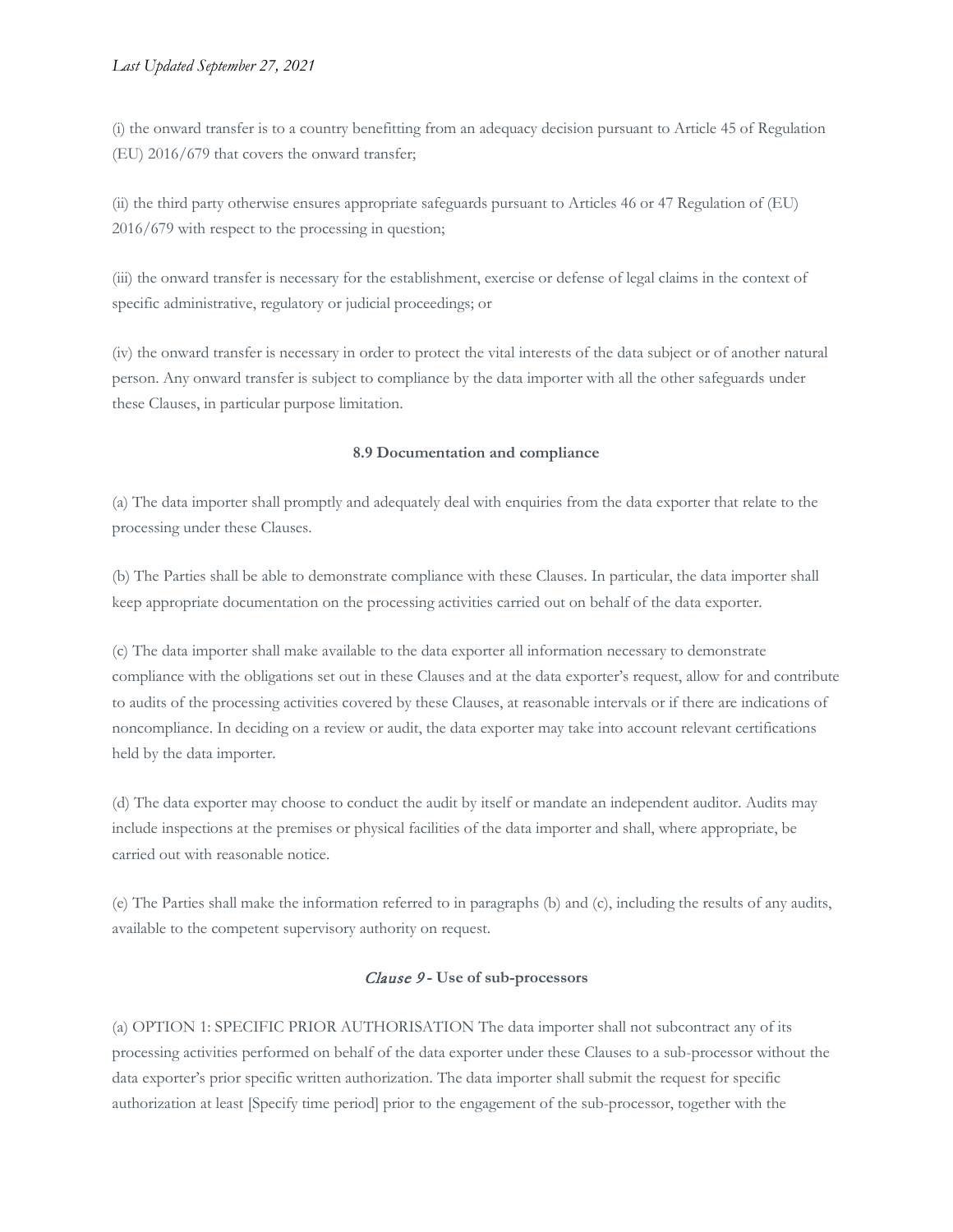information necessary to enable the data exporter to decide on the authorization. The list of sub-processors already authorized by the data exporter can be found in Annex III. The Parties shall keep Annex III up to date. OPTION 2: GENERAL WRITTEN AUTHORISATION The data importer has the data exporter's general authorization for the engagement of sub-processor(s) from an agreed list. The data importer shall specifically inform the data exporter in writing of any intended changes to that list through the addition or replacement of sub-processors at least [Specify time period] in advance, thereby giving the data exporter sufficient time to be able to object to such changes prior to the engagement of the sub-processor(s). The data importer shall provide the data exporter with the information necessary to enable the data exporter to exercise its right to object.

(b) Where the data importer engages a sub-processor to carry out specific processing activities (on behalf of the data exporter), it shall do so by way of a written contract that provides for, in substance, the same data protection obligations as those binding the data importer under these Clauses, including in terms of third-party beneficiary rights for data subjects. The Parties agree that, by complying with this Clause, the data importer fulfils its obligations under Clause 8.8. The data importer shall ensure that the sub-processor complies with the obligations to which the data importer is subject pursuant to these Clauses.

(c) The data importer shall provide, at the data exporter's request, a copy of such a sub-processor agreement and any subsequent amendments to the data exporter. To the extent necessary to protect business secrets or other confidential information, including personal data, the data importer may redact the text of the agreement prior to sharing a copy.

(d) The data importer shall remain fully responsible to the data exporter for the performance of the subprocessor's obligations under its contract with the data importer. The data importer shall notify the data exporter of any failure by the sub-processor to fulfil its obligations under that contract.

(e) The data importer shall agree a third-party beneficiary clause with the sub-processor whereby - in the event the data importer has factually disappeared, ceased to exist in law or has become insolvent - the data exporter shall have the right to terminate the sub-processor contract and to instruct the sub-processor to erase or return the personal data.

# Clause 10 - **Data subject rights**

(a) The data importer shall promptly notify the data exporter of any request it has received from a data subject. It shall not respond to that request itself unless it has been authorized to do so by the data exporter.

(b) The data importer shall assist the data exporter in fulfilling its obligations to respond to data subjects' requests for the exercise of their rights under Regulation (EU) 2016/679. In this regard, the Parties shall set out in Annex II the appropriate technical and organizational measures, taking into account the nature of the processing, by which the assistance shall be provided, as well as the scope and the extent of the assistance required.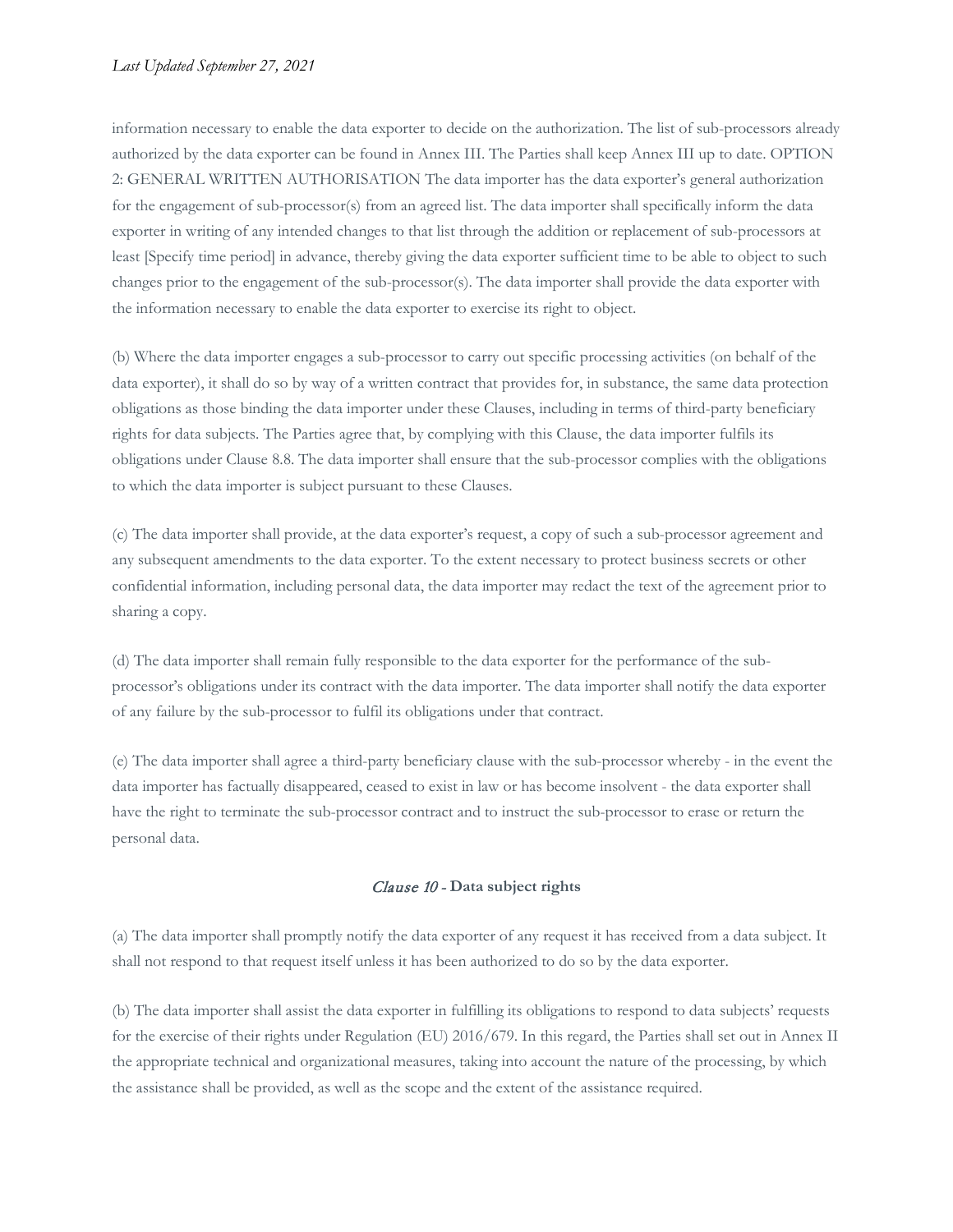(c) In fulfilling its obligations under paragraphs (a) and (b), the data importer shall comply with the instructions from the data exporter.

# Clause 11 **- Redress**

(a) The data importer shall inform data subjects in a transparent and easily accessible format, through individual notice or on its website, of a contact point authorized to handle complaints. It shall deal promptly with any complaints it receives from a data subject.

[OPTION: The data importer agrees that data subjects may also lodge a complaint with an independent dispute resolution body at no cost to the data subject. It shall inform the data subjects, in the manner set out in paragraph (a), of such redress mechanism and that they are not required to use it, or follow a particular sequence in seeking redress.]

(b) In case of a dispute between a data subject and one of the Parties as regards compliance with these Clauses, that Party shall use its best efforts to resolve the issue amicably in a timely fashion. The Parties shall keep each other informed about such disputes and, where appropriate, cooperate in resolving them.

(c) Where the data subject invokes a third-party beneficiary right pursuant to Clause 3, the data importer shall accept the decision of the data subject to:

(i) lodge a complaint with the supervisory authority in the Member State of his/her habitual residence or place of work, or the competent supervisory authority pursuant to Clause 13;

(ii) refer the dispute to the competent courts within the meaning of Clause 18.

(d) The Parties accept that the data subject may be represented by a not-for-profit body, organization or association under the conditions set out in Article 80(1) of Regulation (EU) 2016/679.

(e) The data importer shall abide by a decision that is binding under the applicable EU or Member State law.

(f) The data importer agrees that the choice made by the data subject will not prejudice his/her substantive and procedural rights to seek remedies in accordance with applicable laws.

# Clause 12 **- Liability**

(a) Each Party shall be liable to the other Party/ies for any damages it causes the other Party/ies by any breach of these Clauses.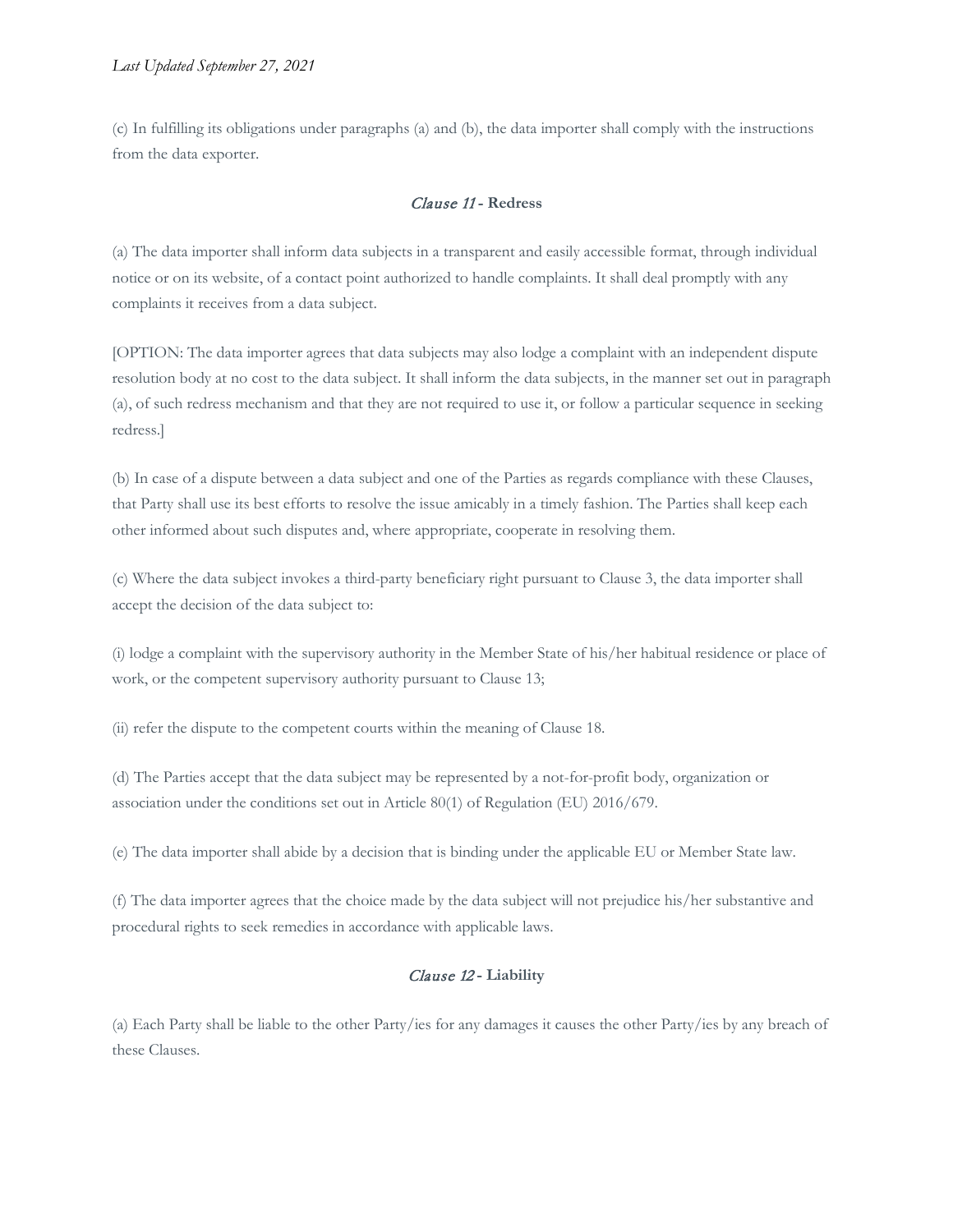(b) The data importer shall be liable to the data subject, and the data subject shall be entitled to receive compensation, for any material or non-material damages the data importer or its sub-processor causes the data subject by breaching the third-party beneficiary rights under these Clauses.

(c) Notwithstanding paragraph (b), the data exporter shall be liable to the data subject, and the data subject shall be entitled to receive compensation, for any material or non-material damages the data exporter or the data importer (or its sub-processor) causes the data subject by breaching the third-party beneficiary rights under these Clauses. This is without prejudice to the liability of the data exporter and, where the data exporter is a processor acting on behalf of a controller, to the liability of the controller under Regulation (EU) 2016/679 or Regulation (EU) 2018/1725, as applicable.

(d) The Parties agree that if the data exporter is held liable under paragraph (c) for damages caused by the data importer (or its sub-processor), it shall be entitled to claim back from the data importer that part of the compensation corresponding to the data importer's responsibility for the damage.

(e) Where more than one Party is responsible for any damage caused to the data subject as a result of a breach of these Clauses, all responsible Parties shall be jointly and severally liable and the data subject is entitled to bring an action in court against any of these Parties.

(f) The Parties agree that if one Party is held liable under paragraph (e), it shall be entitled to claim back from the other Party/ies that part of the compensation corresponding to its / their responsibility for the damage. (g) The data importer may not invoke the conduct of a sub-processor to avoid its own liability.

# Clause 13 **- Supervision**

(a) [Where the data exporter is established in an EU Member State:] The supervisory authority with responsibility for ensuring compliance by the data exporter with Regulation (EU) 2016/679 as regards the data transfer, as indicated in Annex I.C, shall act as competent supervisory authority.

[Where the data exporter is not established in an EU Member State, but falls within the territorial scope of application of Regulation (EU) 2016/679 in accordance with its Article 3(2) and has appointed a representative pursuant to Article 27(1) of Regulation (EU) 2016/679:] The supervisory authority of the Member State in which the representative within the meaning of Article 27(1) of Regulation (EU) 2016/679 is established, as indicated in Annex I.C, shall act as competent supervisory authority.

[Where the data exporter is not established in an EU Member State, but falls within the territorial scope of application of Regulation (EU) 2016/679 in accordance with its Article 3(2) without however having to appoint a representative pursuant to Article 27(2) of Regulation (EU) 2016/679:] The supervisory authority of one of the Member States in which the data subjects whose personal data is transferred under these Clauses in relation to the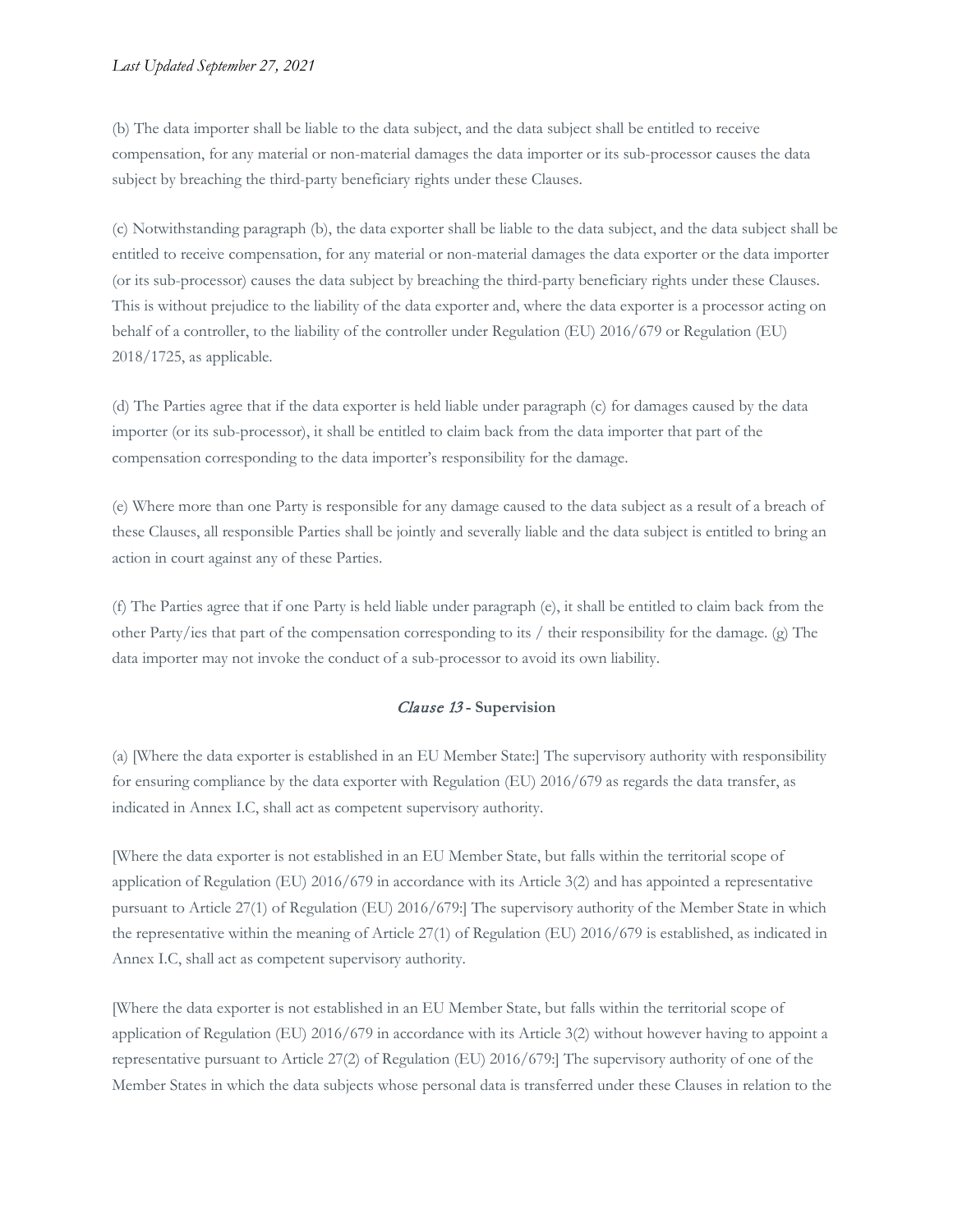offering of goods or services to them, or whose behavior is monitored, are located, as indicated in Annex I.C, shall act as competent supervisory authority.

(b) The data importer agrees to submit itself to the jurisdiction of and cooperate with the competent supervisory authority in any procedures aimed at ensuring compliance with these Clauses. In particular, the data importer agrees to respond to enquiries, submit to audits and comply with the measures adopted by the supervisory authority, including remedial and compensatory measures. It shall provide the supervisory authority with written confirmation that the necessary actions have been taken.

# **SECTION III – LOCAL LAWS AND OBLIGATIONS IN CASE OF ACCESS BY PUBLIC AUTHORITIES**

# Clause 14 **- Local laws and practices affecting compliance with the Clauses**

(a) The Parties warrant that they have no reason to believe that the laws and practices in the third country of destination applicable to the processing of the personal data by the data importer, including any requirements to disclose personal data or measures authorizing access by public authorities, prevent the data importer from fulfilling its obligations under these Clauses. This is based on the understanding that laws and practices that respect the essence of the fundamental rights and freedoms and do not exceed what is necessary and proportionate in a democratic society to safeguard one of the objectives listed in Article 23(1) of Regulation (EU) 2016/679, are not in contradiction with these Clauses.

(b) The Parties declare that in providing the warranty in paragraph (a), they have taken due account in particular of the following elements:

(i) the specific circumstances of the transfer, including the length of the processing chain, the number of actors involved and the transmission channels used; intended onward transfers; the type of recipient; the purpose of processing; the categories and format of the transferred personal data; the economic sector in which the transfer occurs; the storage location of the data transferred;

(ii) the laws and practices of the third country of destination– including those requiring the disclosure of data to public authorities or authorizing access by such authorities – relevant in light of the specific circumstances of the transfer, and the applicable limitations and safeguards;

(iii) any relevant contractual, technical or organizational safeguards put in place to supplement the safeguards under these Clauses, including measures applied during transmission and to the processing of the personal data in the country of destination.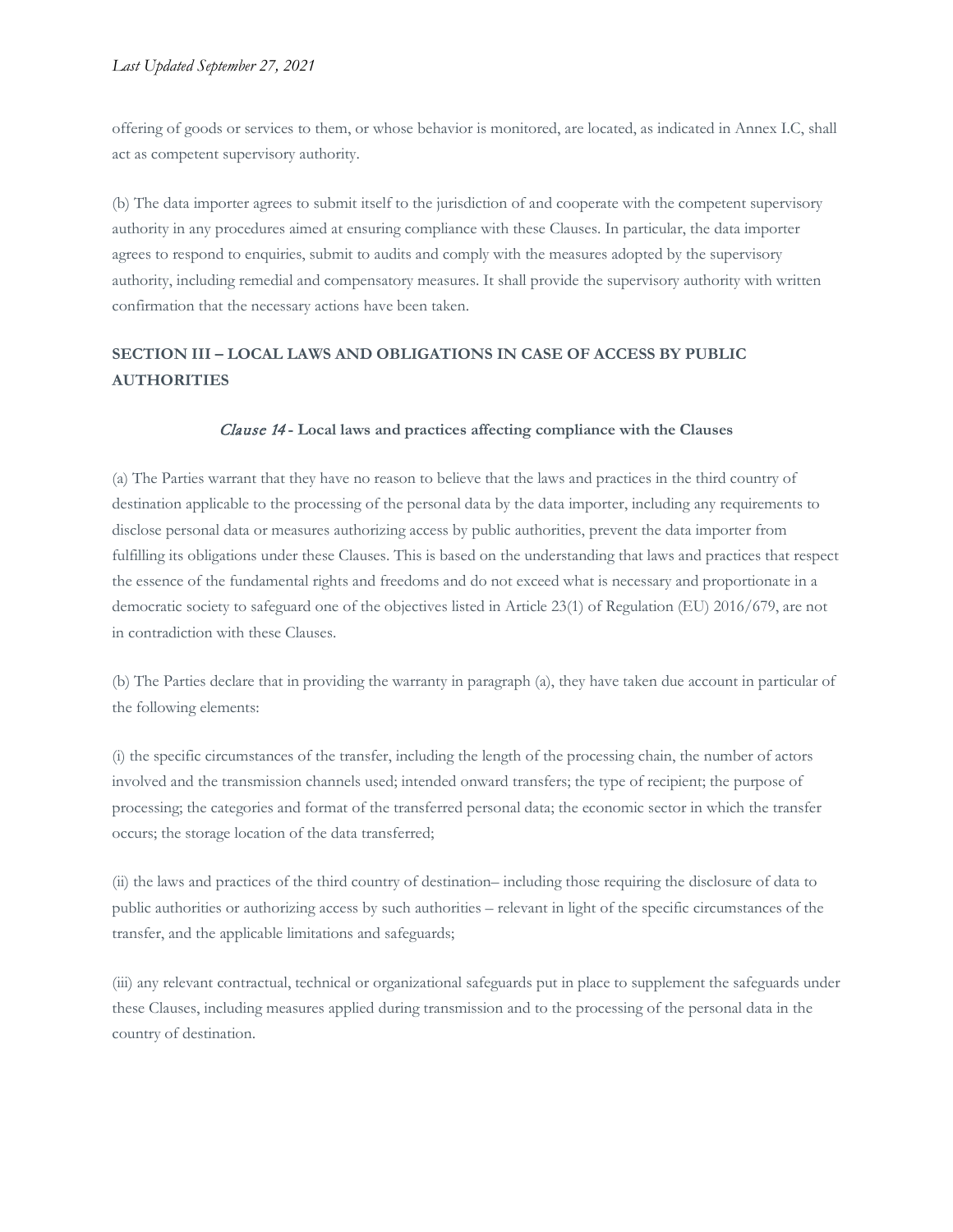(c) The data importer warrants that, in carrying out the assessment under paragraph (b), it has made its best efforts to provide the data exporter with relevant information and agrees that it will continue to cooperate with the data exporter in ensuring compliance with these Clauses.

(d) The Parties agree to document the assessment under paragraph (b) and make it available to the competent supervisory authority on request.

(e) The data importer agrees to notify the data exporter promptly if, after having agreed to these Clauses and for the duration of the contract, it has reason to believe that it is or has become subject to laws or practices not in line with the requirements under paragraph (a), including following a change in the laws of the third country or a measure (such as a disclosure request) indicating an application of such laws in practice that is not in line with the requirements in paragraph (a). [For Module Three: The data exporter shall forward the notification to the controller.]

(f) Following a notification pursuant to paragraph (e), or if the data exporter otherwise has reason to believe that the data importer can no longer fulfil its obligations under these Clauses, the data exporter shall promptly identify appropriate measures (e.g. technical or organizational measures to ensure security and confidentiality) to be adopted by the data exporter and/or data importer to address the situation [for Module Three: , if appropriate in consultation with the controller]. The data exporter shall suspend the data transfer if it considers that no appropriate safeguards for such transfer can be ensured, or if instructed by [for Module Three: the controller or] the competent supervisory authority to do so. In this case, the data exporter shall be entitled to terminate the contract, insofar as it concerns the processing of personal data under these Clauses. If the contract involves more than two Parties, the data exporter may exercise this right to termination only with respect to the relevant Party, unless the Parties have agreed otherwise. Where the contract is terminated pursuant to this Clause, Clause 16(d) and (e) shall apply.

#### Clause 15 **- Obligations of the data importer in case of access by public authorities**

#### **15.1 Notification**

(a) The data importer agrees to notify the data exporter and, where possible, the data subject promptly (if necessary with the help of the data exporter) if it: (i) receives a legally binding request from a public authority, including judicial authorities, under the laws of the country of destination for the disclosure of personal data transferred pursuant to these Clauses; such notification shall include information about the personal data requested, the requesting authority, the legal basis for the request and the response provided; or (ii) becomes aware of any direct access by public authorities to personal data transferred pursuant to these Clauses in accordance with the laws of the country of destination; such notification shall include all information available to the importer. [For Module Three: The data exporter shall forward the notification to the controller.]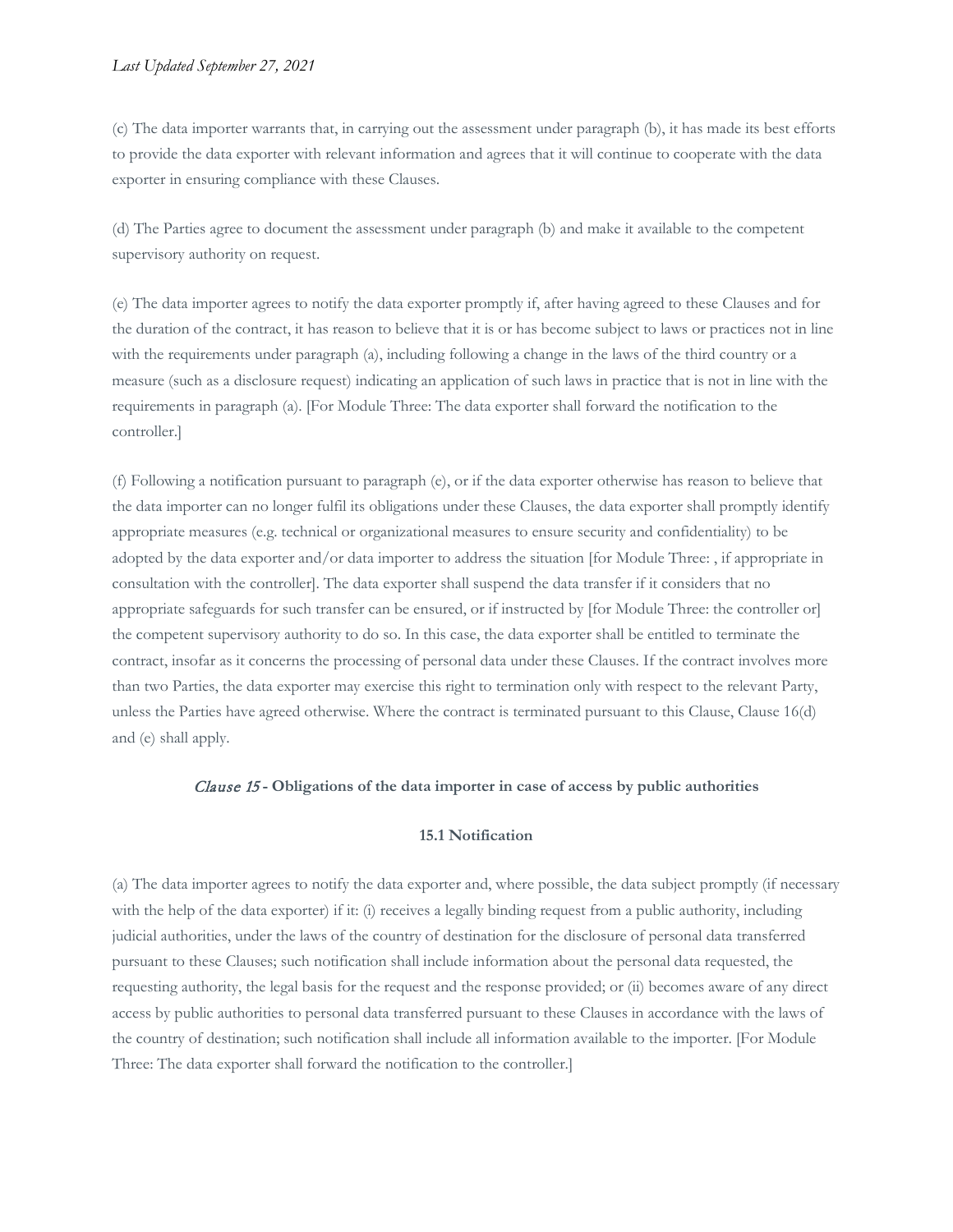(b) If the data importer is prohibited from notifying the data exporter and/or the data subject under the laws of the country of destination, the data importer agrees to use its best efforts to obtain a waiver of the prohibition, with a view to communicating as much information as possible, as soon as possible. The data importer agrees to document its best efforts in order to be able to demonstrate them on request of the data exporter.

(c) Where permissible under the laws of the country of destination, the data importer agrees to provide the data exporter, at regular intervals for the duration of the contract, with as much relevant information as possible on the requests received (in particular, number of requests, type of data requested, requesting authority/ies, whether requests have been challenged and the outcome of such challenges, etc.). [For Module Three: The data exporter shall forward the information to the controller.]

(d) The data importer agrees to preserve the information pursuant to paragraphs (a) to (c) for the duration of the contract and make it available to the competent supervisory authority on request.

(e) Paragraphs (a) to (c) are without prejudice to the obligation of the data importer pursuant to Clause 14(e) and Clause 16 to inform the data exporter promptly where it is unable to comply with these Clauses.

#### **15.2 Review of legality and data minimization**

(a) The data importer agrees to review the legality of the request for disclosure, in particular whether it remains within the powers granted to the requesting public authority, and to challenge the request if, after careful assessment, it concludes that there are reasonable grounds to consider that the request is unlawful under the laws of the country of destination, applicable obligations under international law and principles of international comity. The data importer shall, under the same conditions, pursue possibilities of appeal. When challenging a request, the data importer shall seek interim measures with a view to suspending the effects of the request until the competent judicial authority has decided on its merits. It shall not disclose the personal data requested until required to do so under the applicable procedural rules. These requirements are without prejudice to the obligations of the data importer under Clause 14(e).

(b) The data importer agrees to document its legal assessment and any challenge to the request for disclosure and, to the extent permissible under the laws of the country of destination, make the documentation available to the data exporter. It shall also make it available to the competent supervisory authority on request. [For Module Three: The data exporter shall make the assessment available to the controller.]

(c) The data importer agrees to provide the minimum amount of information permissible when responding to a request for disclosure, based on a reasonable interpretation of the request.

#### **SECTION IV – FINAL PROVISIONS**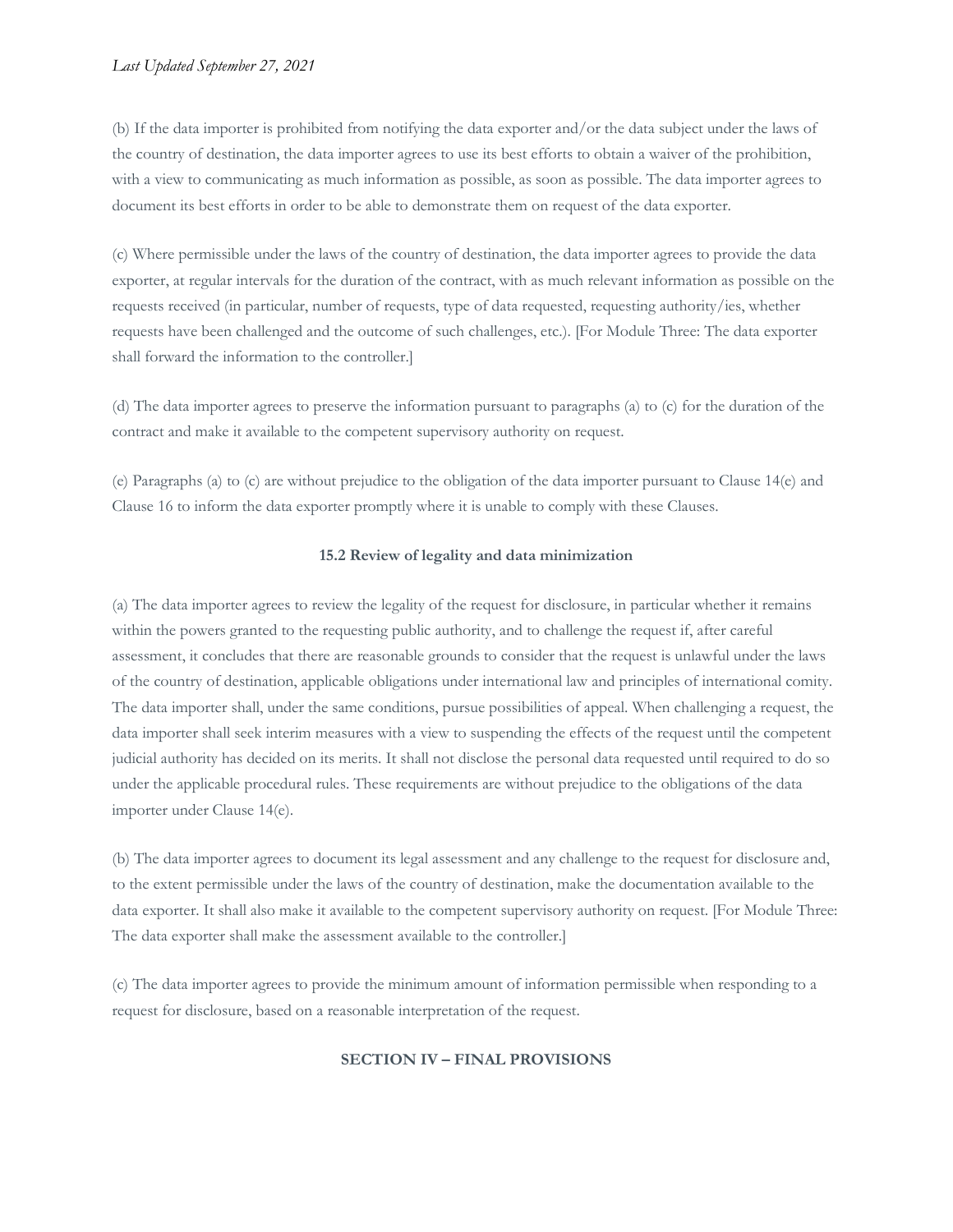# Clause 16 **- Non-compliance with the Clauses and termination**

(a) The data importer shall promptly inform the data exporter if it is unable to comply with these Clauses, for whatever reason.

(b) In the event that the data importer is in breach of these Clauses or unable to comply with these Clauses, the data exporter shall suspend the transfer of personal data to the data importer until compliance is again ensured or the contract is terminated. This is without prejudice to Clause 14(f).

(c) The data exporter shall be entitled to terminate the contract, insofar as it concerns the processing of personal data under these Clauses, where: (i) the data exporter has suspended the transfer of personal data to the data importer pursuant to paragraph (b) and compliance with these Clauses is not restored within a reasonable time and in any event within one month of suspension; (ii) the data importer is in substantial or persistent breach of these Clauses; or (iii) the data importer fails to comply with a binding decision of a competent court or supervisory authority regarding its obligations under these Clauses. In these cases, it shall inform the competent supervisory authority [for Module Three: and the controller] of such non-compliance. Where the contract involves more than two Parties, the data exporter may exercise this right to termination only with respect to the relevant Party, unless the Parties have agreed otherwise.

(d) [For Modules One, Two and Three: Personal data that has been transferred prior to the termination of the contract pursuant to paragraph (c) shall at the choice of the data exporter immediately be returned to the data exporter or deleted in its entirety. The same shall apply to any copies of the data.] [For Module Four: Personal data collected by the data exporter in the EU that has been transferred prior to the termination of the contract pursuant to paragraph (c) shall immediately be deleted in its entirety, including any copy thereof.] The data importer shall certify the deletion of the data to the data exporter. Until the data is deleted or returned, the data importer shall continue to ensure compliance with these Clauses. In case of local laws applicable to the data importer that prohibit the return or deletion of the transferred personal data, the data importer warrants that it will continue to ensure compliance with these Clauses and will only process the data to the extent and for as long as required under that local law.

(e) Either Party may revoke its agreement to be bound by these Clauses where (i) the European Commission adopts a decision pursuant to Article 45(3) of Regulation (EU) 2016/679 that covers the transfer of personal data to which these Clauses apply; or (ii) Regulation (EU) 2016/679 becomes part of the legal framework of the country to which the personal data is transferred. This is without prejudice to other obligations applying to the processing in question under Regulation (EU) 2016/679.

# Clause 17 **- Governing law**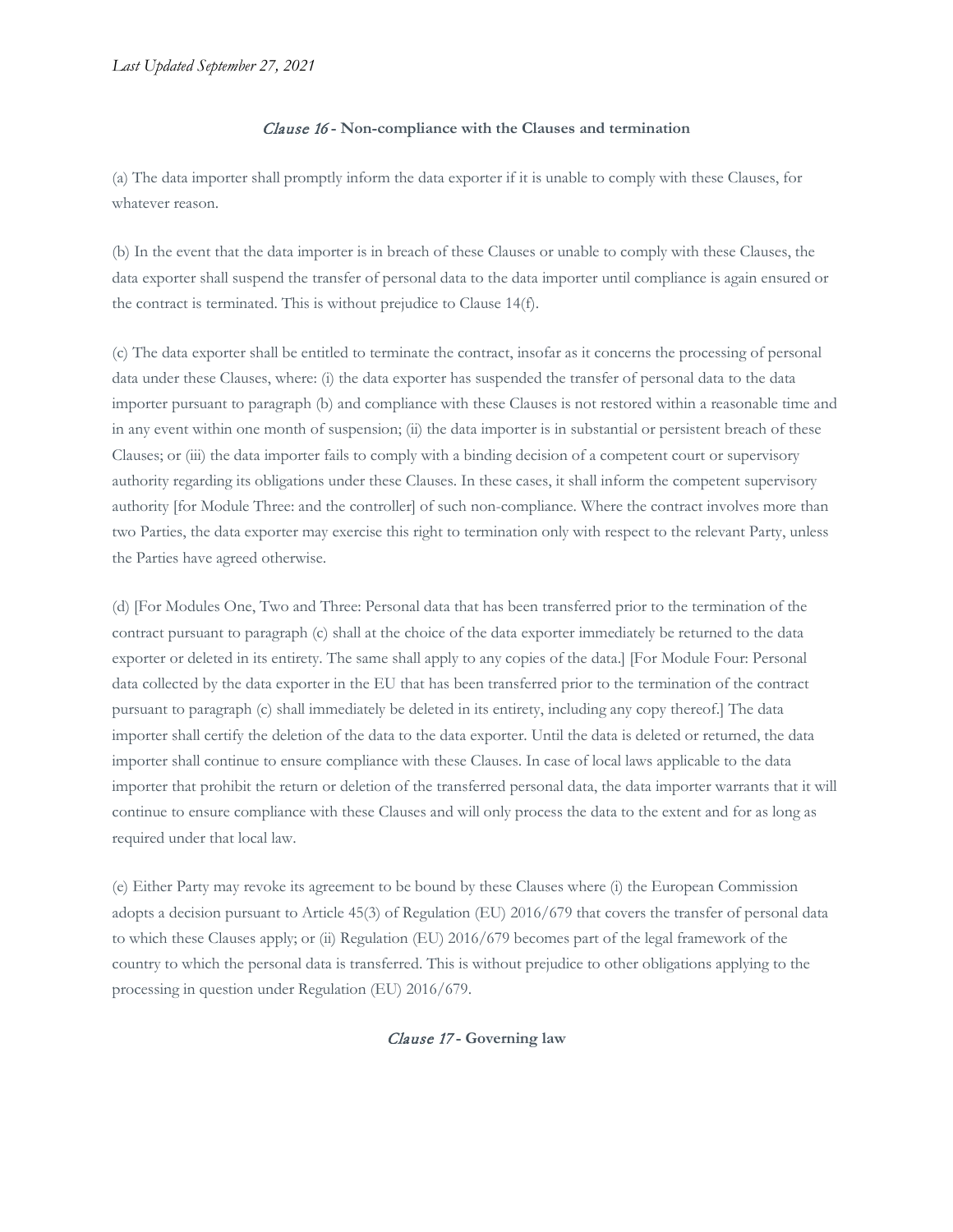[OPTION 1: These Clauses shall be governed by the law of one of the EU Member States, provided such law allows for third-party beneficiary rights. The Parties agree that this shall be the law of \_\_\_\_\_\_\_ (specify Member State).]

[OPTION 2 (for Modules Two and Three): These Clauses shall be governed by the law of the EU Member State in which the data exporter is established. Where such law does not allow for third-party beneficiary rights, they shall be governed by the law of another EU Member State that does allow for third-party beneficiary rights. The Parties agree that this shall be the law of \_\_\_\_\_\_\_\_ (specify Member State).]

# Clause 18 **- Choice of forum and jurisdiction**

(a) Any dispute arising from these Clauses shall be resolved by the courts of an EU Member State.

(b) The Parties agree that those shall be the courts of \_\_\_\_\_ (specify Member State)

(c) A data subject may also bring legal proceedings against the data exporter and/or data importer before the courts of the Member State in which he/she has his/her habitual residence.

(d) The Parties agree to submit themselves to the jurisdiction of such courts.

# <span id="page-15-0"></span>**APPENDIX**

# EXPLANATORY NOTE:

It must be possible to clearly distinguish the information applicable to each transfer or category of transfers and, in this regard, to determine the respective role(s) of the Parties as data exporter(s) and/or data importer(s). This does not necessarily require completing and signing separate appendices for each transfer/category of transfers and/or contractual relationship, where this transparency can achieved through one appendix. However, where necessary to ensure sufficient clarity, separate appendices should be used.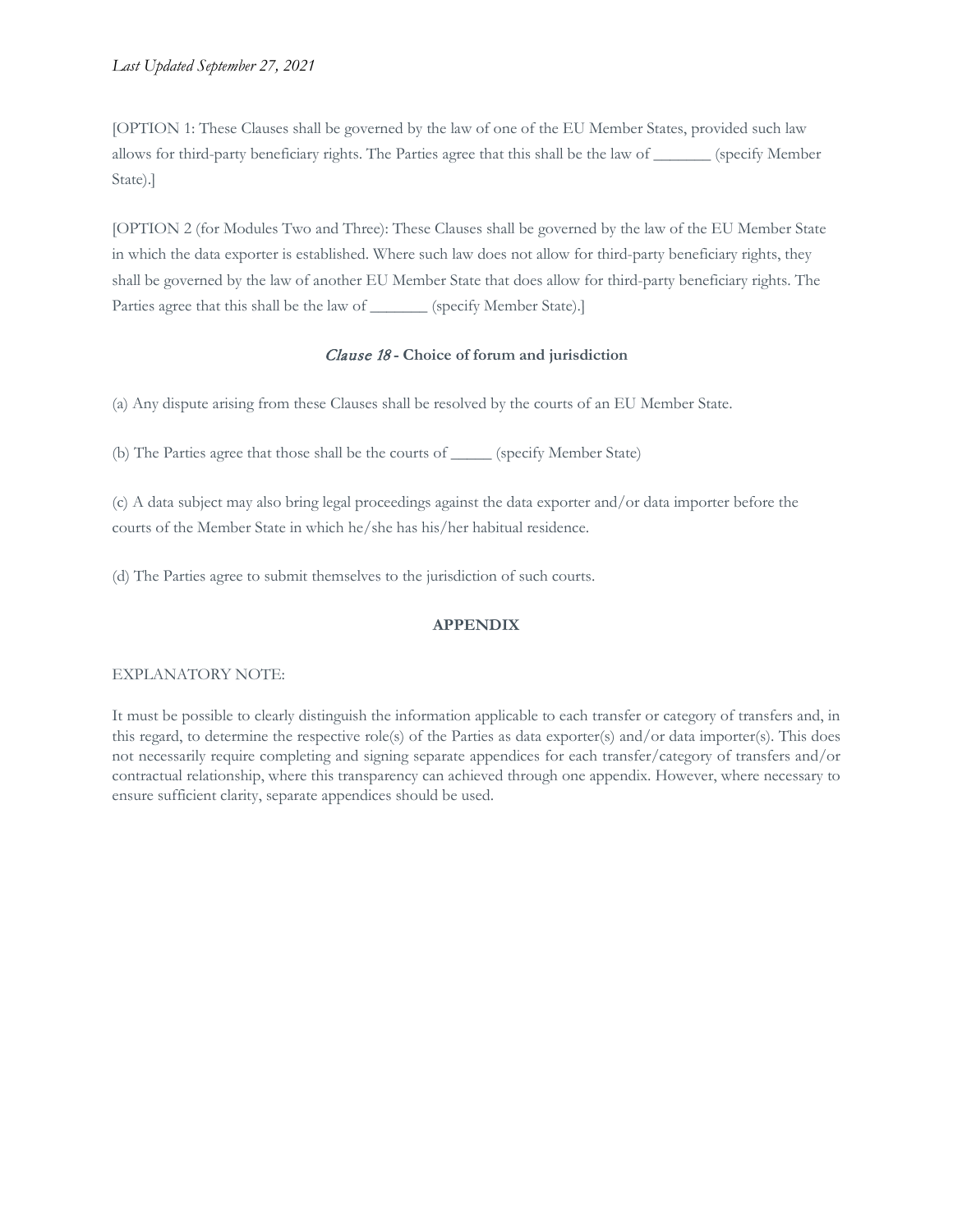# **[MODULE 3: PROCESSOR TO PROCESSOR](#page-0-1)**

**This Module 3 shall apply to the extent Customer as the Processor transfers European Data to Orion as a Processor.** 

#### **SECTION I**

#### Clause 1 **- Purpose and scope**

(a) The purpose of these standard contractual clauses is to ensure compliance with the requirements of Regulation (EU) 2016/679 of the European Parliament and of the Council of 27 April 2016 on the protection of natural persons with regard to the processing of personal data and on the free movement of such data (General Data Protection Regulation)1 for the transfer of personal data to a third country.

(b) The Parties:

(i) the natural or legal person(s), public authority/ies, agency/ies or other body/ies (hereinafter 'entity/ies') transferring the personal data, as listed in Annex I.A. (hereinafter each 'data exporter'), and

(ii) the entity/ies in a third country receiving the personal data from the data exporter, directly or indirectly via another entity also Party to these Clauses, as listed in Annex I.A. (hereinafter each "data importer").

have agreed to these standard data protection clauses (hereinafter: "Clauses").

(c) These Clauses apply with respect to the transfer of personal data as specified in Annex I.B.

(d) The Appendix to these Clauses containing the Annexes referred to therein forms an integral part of these Clauses.

# Clause 2 **- Effect and invariability of the Clauses**

(a) These Clauses set out appropriate safeguards, including enforceable data subject rights and effective legal remedies, pursuant to Article 46(1) and Article 46 (2)(c) of Regulation (EU) 2016/679 and, with respect to data transfers from controllers to processors and/or processors to processors, standard contractual clauses pursuant to Article 28(7) of Regulation (EU) 2016/679, provided they are not modified, except to select the appropriate Module(s) or to add or update information in the Appendix. This does not prevent the Parties from including the standard contractual clauses laid down in these Clauses in a wider contract and/or to add other clauses or additional safeguards, provided that they do not contradict, directly or indirectly, these Clauses or prejudice the fundamental rights or freedoms of data subjects.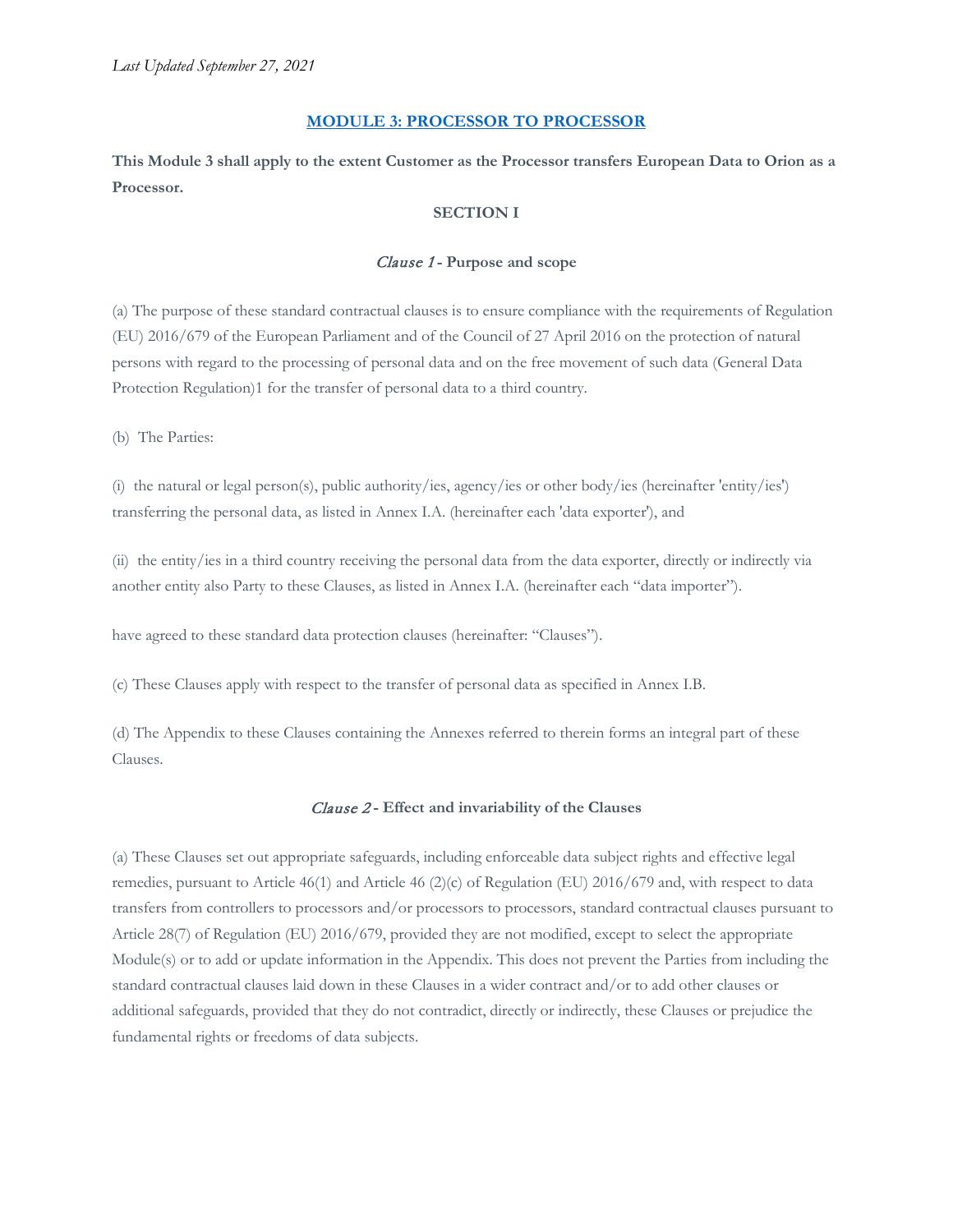(b) These Clauses are without prejudice to obligations to which the data exporter is subject by virtue of Regulation (EU) 2016/679.

# Clause 3 **- Third-party beneficiaries**

(a) Data subjects may invoke and enforce these Clauses, as third-party beneficiaries, against the data exporter and/or data importer, with the following exceptions:

(i) Clause 1, Clause 2, Clause 3, Clause 6, Clause 7;

(ii) Clause 8 - Module One: Clause 8.5 (e) and Clause 8.9(b); Module Two: Clause 8.1(b), 8.9(a), (c), (d) and (e); Module Three: Clause 8.1(a), (c) and (d) and Clause 8.9(a), (c), (d), (e), (f) and (g); Module Four: Clause 8.1 (b) and Clause 8.3(b);

(iii) Clause 9 - Module Two: Clause 9(a), (c), (d) and (e); Module Three: Clause 9(a), (c), (d) and (e);

(iv) Clause  $12$  - Module One: Clause  $12(a)$  and (d); Modules Two and Three: Clause  $12(a)$ , (d) and (f);

(v) Clause 13;

(vi) Clause  $15.1(c)$ , (d) and (e);

 $(vii)$  Clause 16(e);

(viii) Clause 18 - Modules One, Two and Three: Clause 18(a) and (b); Module Four: Clause 18. (b) Paragraph (a) is without prejudice to rights of data subjects under Regulation (EU) 2016/679.

# Clause 4 **- Interpretation**

(a) Where these Clauses use terms that are defined in Regulation (EU) 2016/679, those terms shall have the same meaning as in that Regulation.

(b) These Clauses shall be read and interpreted in the light of the provisions of Regulation (EU) 2016/679.

(c) These Clauses shall not be interpreted in a way that conflicts with rights and obligations provided for in Regulation (EU) 2016/679.

# Clause 5 **- Hierarchy**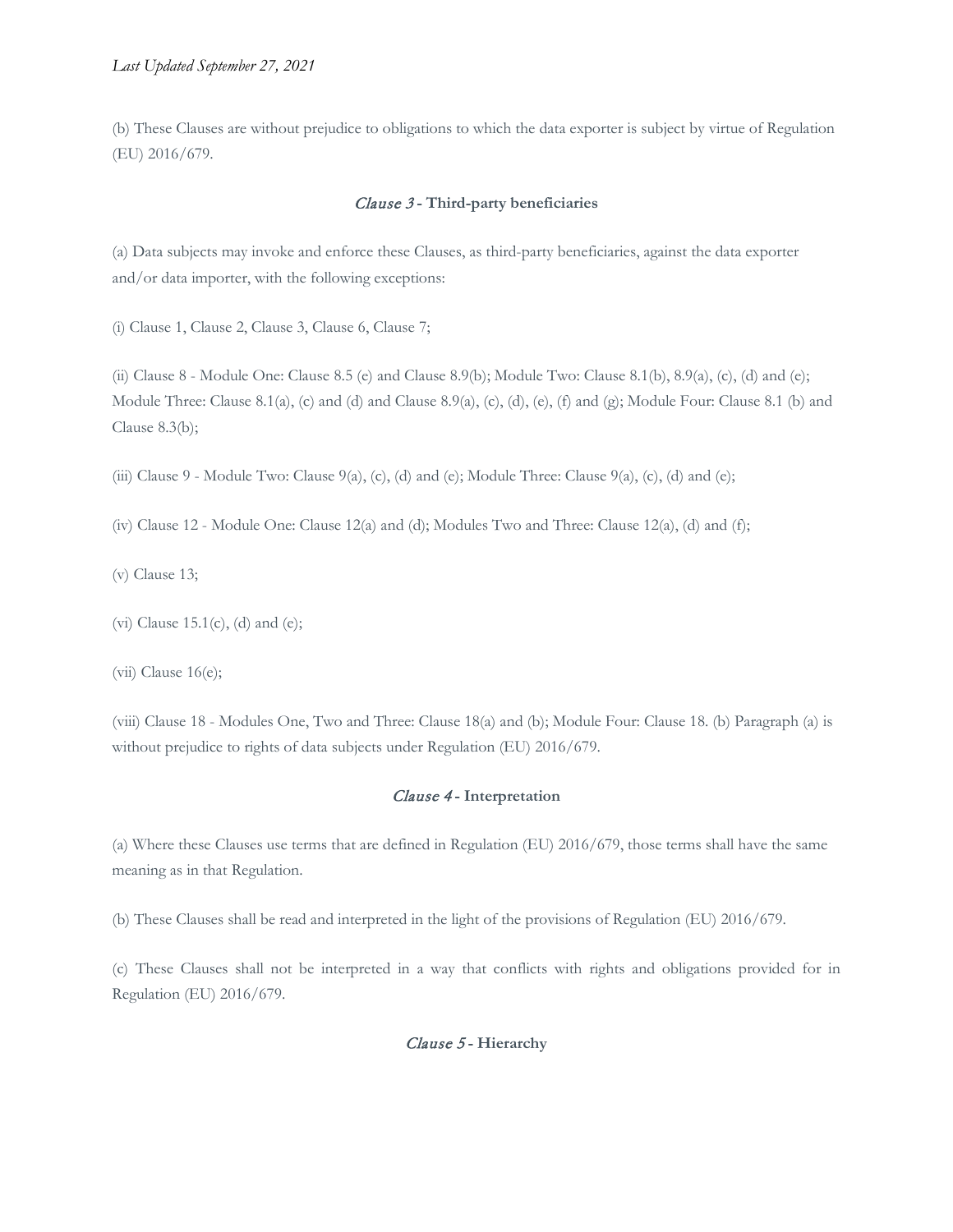In the event of a contradiction between these Clauses and the provisions of related agreements between the Parties, existing at the time these Clauses are agreed or entered into thereafter, these Clauses shall prevail.

### Clause 6 **- Description of the transfer(s)**

The details of the transfer(s), and in particular the categories of personal data that are transferred and the purpose(s) for which they are transferred, are specified in Annex I.B.

# Clause 7 – Optional**: Docking clause**

(a) An entity that is not a Party to these Clauses may, with the agreement of the Parties, accede to these Clauses at any time, either as a data exporter or as a data importer, by completing the Appendix and signing Annex I.A.

(b) Once it has completed the Appendix and signed Annex I.A, the acceding entity shall become a Party to these Clauses and have the rights and obligations of a data exporter or data importer in accordance with its designation in Annex I.A.

(c) The acceding entity shall have no rights or obligations arising under these Clauses from the period prior to becoming a Party.

# **SECTION II - OBLIGATIONS OF THE PARTIES**

#### Clause 8 **- Data protection safeguards**

The data exporter warrants that it has used reasonable efforts to determine that the data importer is able, through the implementation of appropriate technical and organizational measures, to satisfy its obligations under these Clauses.

# **8.1 Instructions**

(a) The data exporter has informed the data importer that it acts as processor under the instructions of its controller(s), which the data exporter shall make available to the data importer prior to processing.

(b) The data importer shall process the personal data only on documented instructions from the controller, as communicated to the data importer by the data exporter, and any additional documented instructions from the data exporter. Such additional instructions shall not conflict with the instructions from the controller. The controller or data exporter may give further documented instructions regarding the data processing throughout the duration of the contract.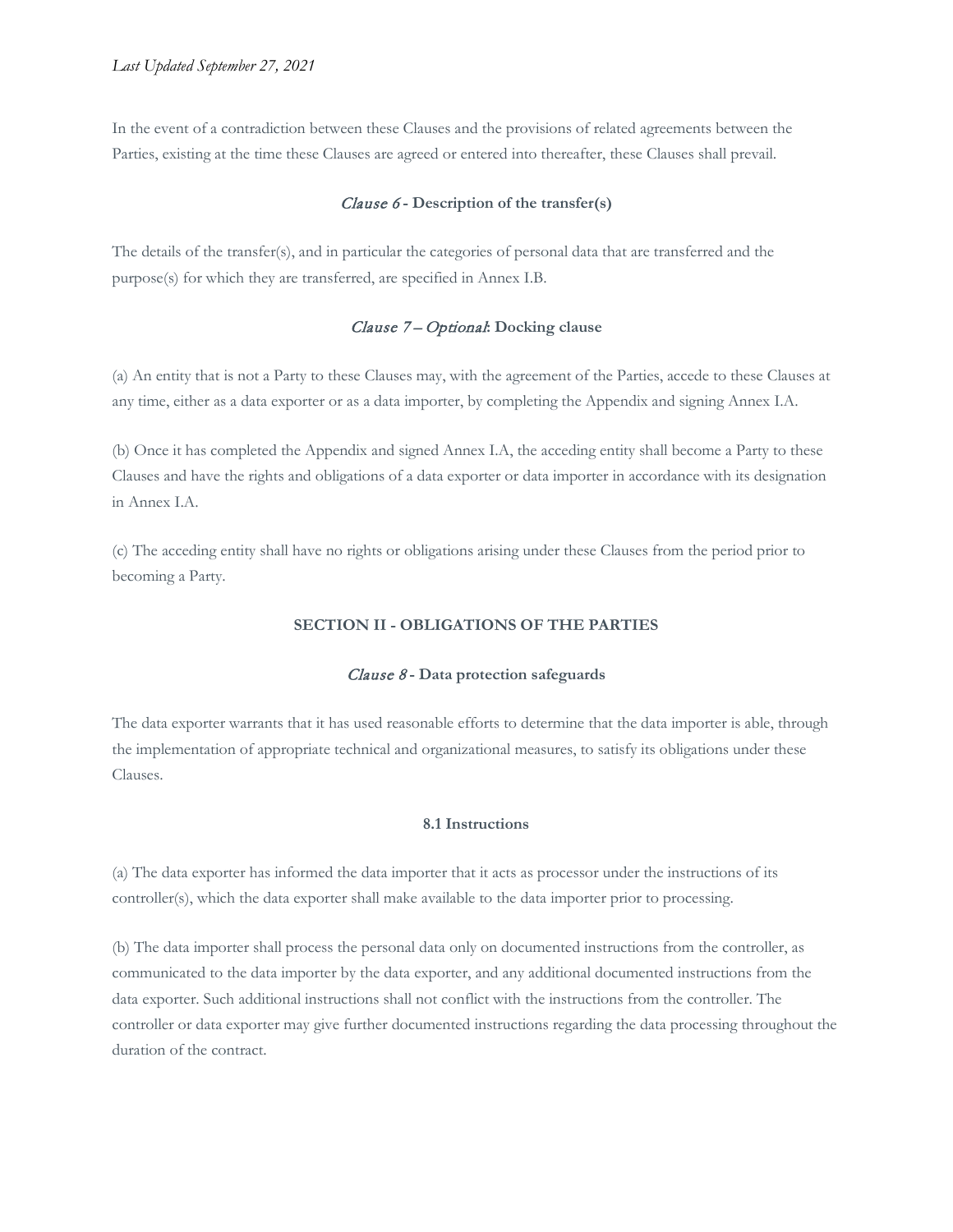(c) The data importer shall immediately inform the data exporter if it is unable to follow those instructions. Where the data importer is unable to follow the instructions from the controller, the data exporter shall immediately notify the controller.

(d) The data exporter warrants that it has imposed the same data protection obligations on the data importer as set out in the contract or other legal act under Union or Member State law between the controller and the data exporter.

#### **8.2 Purpose limitation**

The data importer shall process the personal data only for the specific purpose(s) of the transfer, as set out in Annex I.B., unless on further instructions from the controller, as communicated to the data importer by the data exporter, or from the data exporter.

### **8.3 Transparency**

On request, the data exporter shall make a copy of these Clauses, including the Appendix as completed by the Parties, available to the data subject free of charge. To the extent necessary to protect business secrets or other confidential information, including personal data, the data exporter may redact part of the text of the Appendix prior to sharing a copy, but shall provide a meaningful summary where the data subject would otherwise not be able to understand its content or exercise his/her rights. On request, the Parties shall provide the data subject with the reasons for the redactions, to the extent possible without revealing the redacted information.

#### **8.4 Accuracy**

If the data importer becomes aware that the personal data it has received is inaccurate, or has become outdated, it shall inform the data exporter without undue delay. In this case, the data importer shall cooperate with the data exporter to rectify or erase the data.

#### **8.5 Duration of processing and erasure or return of data**

Processing by the data importer shall only take place for the duration specified in Annex I.B. After the end of the provision of the processing services, the data importer shall, at the choice of the data exporter, delete all personal data processed on behalf of the controller and certify to the data exporter that it has done so, or return to the data exporter all personal data processed on its behalf and delete existing copies. Until the data is deleted or returned, the data importer shall continue to ensure compliance with these Clauses. In case of local laws applicable to the data importer that prohibit return or deletion of the personal data, the data importer warrants that it will continue to ensure compliance with these Clauses and will only process it to the extent and for as long as required under that local law. This is without prejudice to Clause 14, in particular the requirement for the data importer under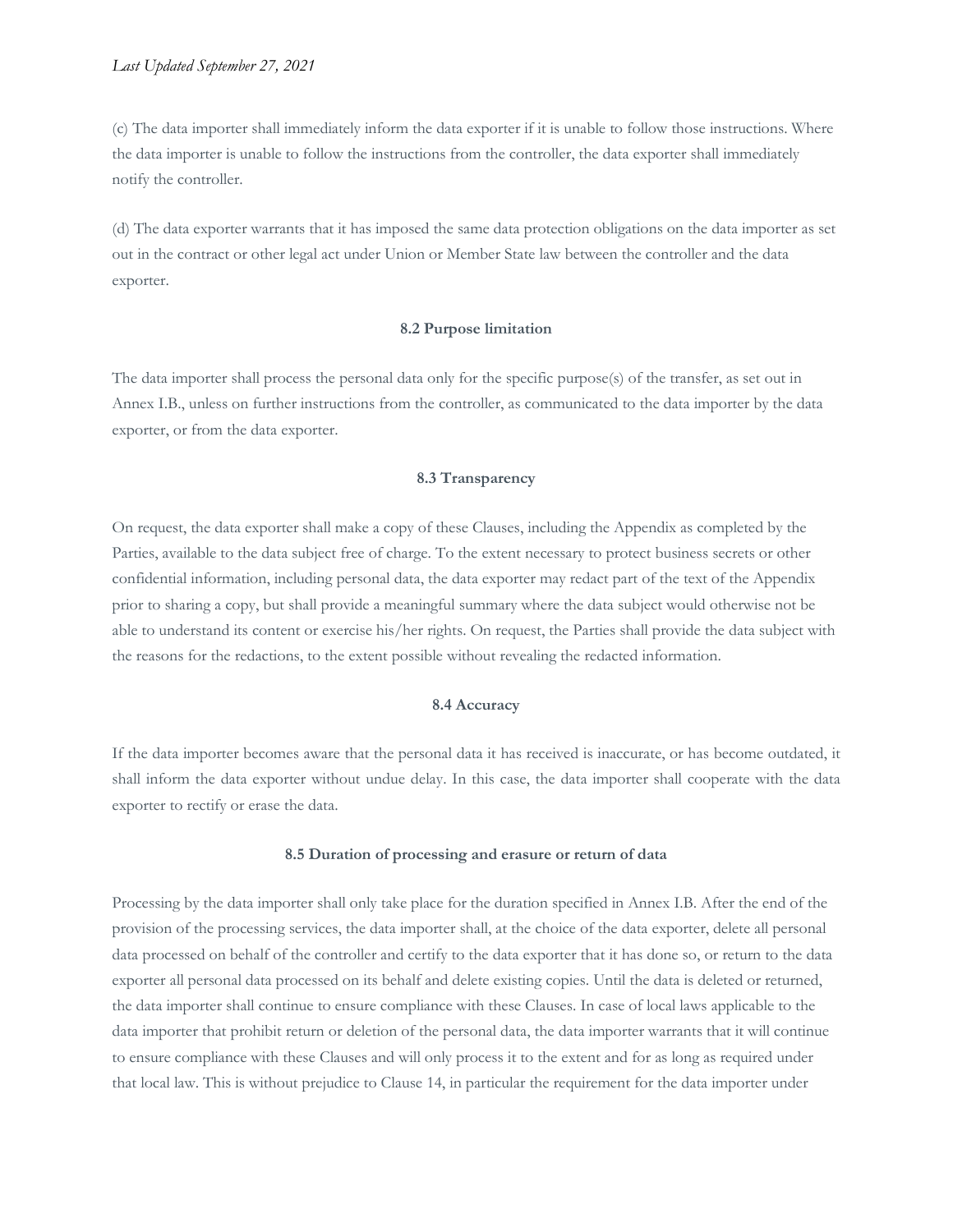Clause 14(e) to notify the data exporter throughout the duration of the contract if it has reason to believe that it is or has become subject to laws or practices not in line with the requirements under Clause 14(a).

#### **8.6 Security of processing**

(a) The data importer and, during transmission, also the data exporter shall implement appropriate technical and organizational measures to ensure the security of the data, including protection against a breach of security leading to accidental or unlawful destruction, loss, alteration, unauthorized disclosure or access to that data (hereinafter "personal data breach"). In assessing the appropriate level of security, they shall take due account of the state of the art, the costs of implementation, the nature, scope, context and purpose(s) of processing and the risks involved in the processing for the data subject. The Parties shall in particular consider having recourse to encryption or pseudonymization, including during transmission, where the purpose of processing can be fulfilled in that manner. In case of pseudonymization, the additional information for attributing the personal data to a specific data subject shall, where possible, remain under the exclusive control of the data exporter or the controller. In complying with its obligations under this paragraph, the data importer shall at least implement the technical and organizational measures specified in Annex II. The data importer shall carry out regular checks to ensure that these measures continue to provide an appropriate level of security.

(b) The data importer shall grant access to the data to members of its personnel only to the extent strictly necessary for the implementation, management and monitoring of the contract. It shall ensure that persons authorized to process the personal data have committed themselves to confidentiality or are under an appropriate statutory obligation of confidentiality.

(c) In the event of a personal data breach concerning personal data processed by the data importer under these Clauses, the data importer shall take appropriate measures to address the breach, including measures to mitigate its adverse effects. The data importer shall also notify, without undue delay, the data exporter and, where appropriate and feasible, the controller after having become aware of the breach. Such notification shall contain the details of a contact point where more information can be obtained, a description of the nature of the breach (including, where possible, categories and approximate number of data subjects and personal data records concerned), its likely consequences and the measures taken or proposed to address the data breach, including measures to mitigate its possible adverse effects. Where, and in so far as, it is not possible to provide all information at the same time, the initial notification shall contain the information then available and further information shall, as it becomes available, subsequently be provided without undue delay.

(d) The data importer shall cooperate with and assist the data exporter to enable the data exporter to comply with its obligations under Regulation (EU) 2016/679, in particular to notify its controller so that the latter may in turn notify the competent supervisory authority and the affected data subjects, taking into account the nature of processing and the information available to the data importer.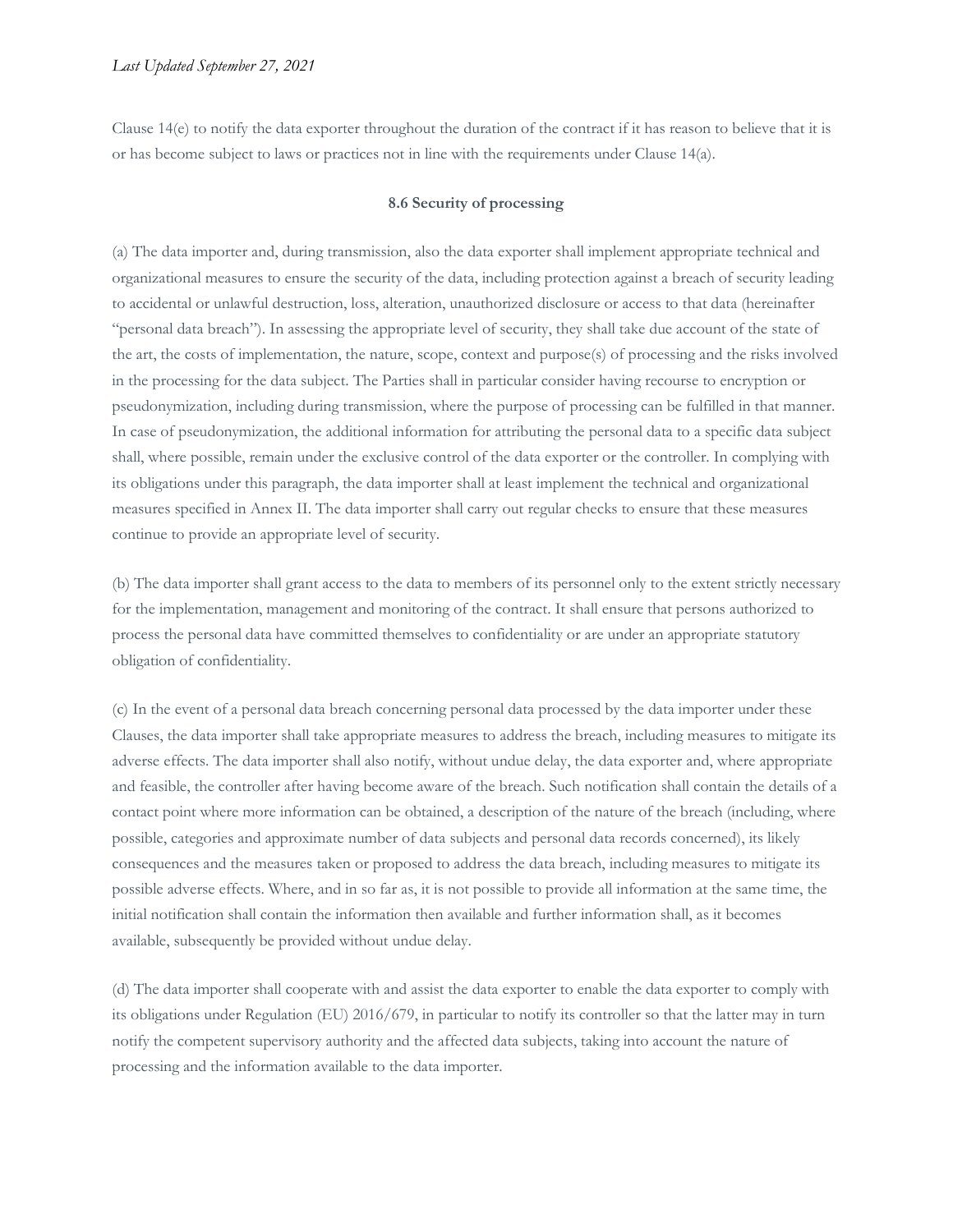# **8.7 Sensitive data**

Where the transfer involves personal data revealing racial or ethnic origin, political opinions, religious or philosophical beliefs, or trade union membership, genetic data, or biometric data for the purpose of uniquely identifying a natural person, data concerning health or a person's sex life or sexual orientation, or data relating to criminal convictions and offences (hereinafter "sensitive data"), the data importer shall apply the specific restrictions and/or additional safeguards set out in Annex I.B.

### **8.8 Onward transfers**

The data importer shall only disclose the personal data to a third party on documented instructions from the controller, as communicated to the data importer by the data exporter. In addition, the data may only be disclosed to a third party located outside the European Union (in the same country as the data importer or in another third country, hereinafter "onward transfer") if the third party is or agrees to be bound by these Clauses, under the appropriate Module, or if:

(i) the onward transfer is to a country benefitting from an adequacy decision pursuant to Article 45 of Regulation (EU) 2016/679 that covers the onward transfer;

(ii) the third party otherwise ensures appropriate safeguards pursuant to Articles 46 or 47 of Regulation (EU) 2016/679;

(iii) the onward transfer is necessary for the establishment, exercise or defense of legal claims in the context of specific administrative, regulatory or judicial proceedings; or

(iv) the onward transfer is necessary in order to protect the vital interests of the data subject or of another natural person. Any onward transfer is subject to compliance by the data importer with all the other safeguards under these Clauses, in particular purpose limitation.

#### **8.9 Documentation and compliance**

(a) The data importer shall promptly and adequately deal with enquiries from the data exporter or the controller that relate to the processing under these Clauses.

(b) The Parties shall be able to demonstrate compliance with these Clauses. In particular, the data importer shall keep appropriate documentation on the processing activities carried out on behalf of the controller.

(c) The data importer shall make all information necessary to demonstrate compliance with the obligations set out in these Clauses available to the data exporter, which shall provide it to the controller.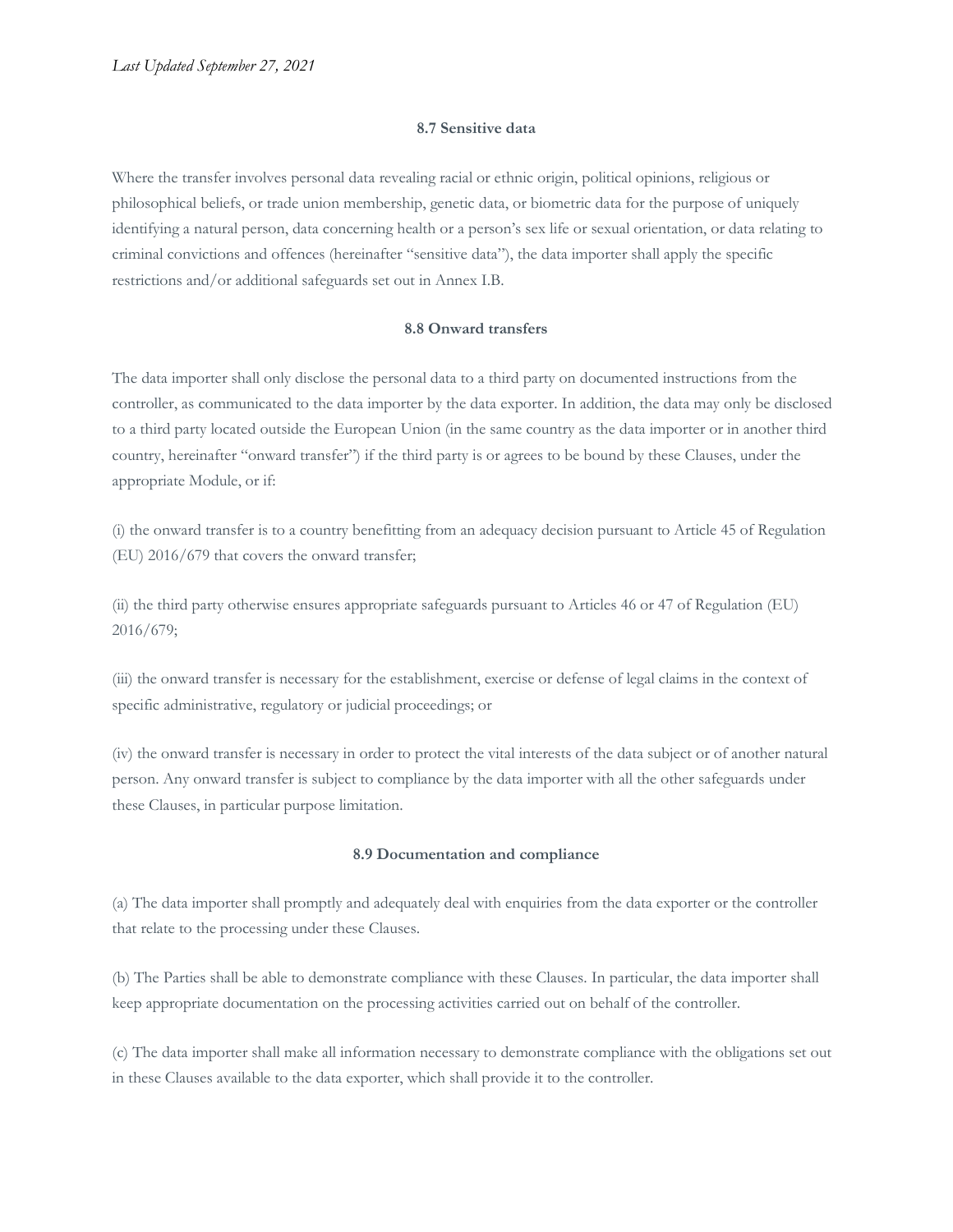(d) The data importer shall allow for and contribute to audits by the data exporter of the processing activities covered by these Clauses, at reasonable intervals or if there are indications of non-compliance. The same shall apply where the data exporter requests an audit on instructions of the controller. In deciding on an audit, the data exporter may take into account relevant certifications held by the data importer.

(e) Where the audit is carried out on the instructions of the controller, the data exporter shall make the results available to the controller.

(f) The data exporter may choose to conduct the audit by itself or mandate an independent auditor. Audits may include inspections at the premises or physical facilities of the data importer and shall, where appropriate, be carried out with reasonable notice.

(g) The Parties shall make the information referred to in paragraphs (b) and (c), including the results of any audits, available to the competent supervisory authority on request.

# Clause 9 **- Use of sub-processors**

(a) OPTION 1: SPECIFIC PRIOR AUTHORISATION The data importer shall not subcontract any of its processing activities performed on behalf of the data exporter under these Clauses to a sub-processor without the prior specific written authorization of the controller. The data importer shall submit the request for specific authorization at least [Specify time period] prior to the engagement of the sub-processor, together with the information necessary to enable the controller to decide on the authorization. It shall inform the data exporter of such engagement. The list of sub-processors already authorized by the controller can be found in Annex III. The Parties shall keep Annex III up to date.

OPTION 2: GENERAL WRITTEN AUTHORISATION The data importer has the controller's general authorization for the engagement of sub-processor(s) from an agreed list. The data importer shall specifically inform the controller in writing of any intended changes to that list through the addition or replacement of subprocessors at least [Specify time period] in advance, thereby giving the controller sufficient time to be able to object to such changes prior to the engagement of the sub-processor(s). The data importer shall provide the controller with the information necessary to enable the controller to exercise its right to object. The data importer shall inform the data exporter of the engagement of the sub-processor(s).

(b) Where the data importer engages a sub-processor to carry out specific processing activities (on behalf of the controller), it shall do so by way of a written contract that provides for, in substance, the same data protection obligations as those binding the data importer under these Clauses, including in terms of third-party beneficiary rights for data subjects. The Parties agree that, by complying with this Clause, the data importer fulfils its obligations under Clause 8.8. The data importer shall ensure that the sub-processor complies with the obligations to which the data importer is subject pursuant to these Clauses.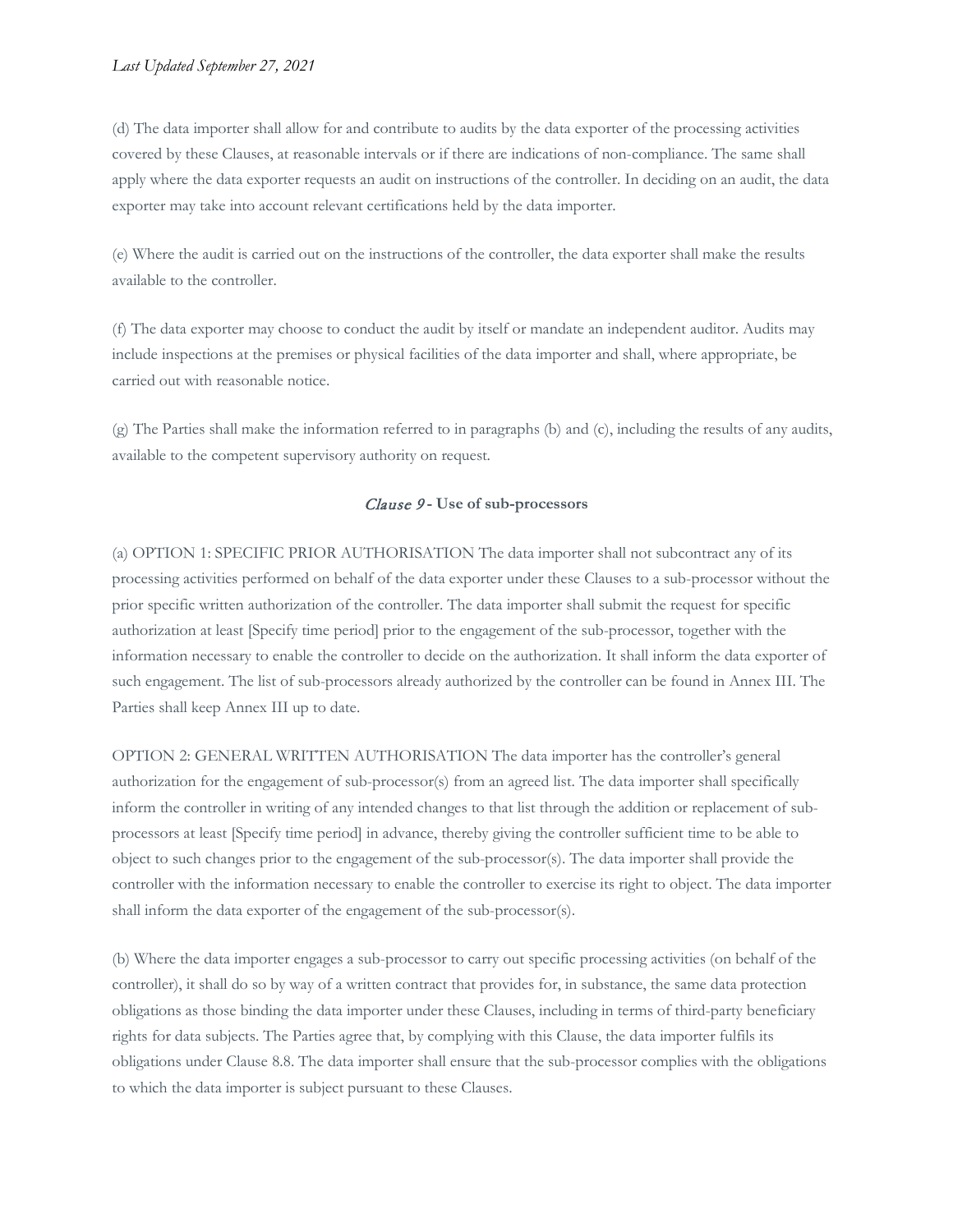(c) The data importer shall provide, at the data exporter's or controller's request, a copy of such a sub-processor agreement and any subsequent amendments. To the extent necessary to protect business secrets or other confidential information, including personal data, the data importer may redact the text of the agreement prior to sharing a copy.

(d) The data importer shall remain fully responsible to the data exporter for the performance of the subprocessor's obligations under its contract with the data importer. The data importer shall notify the data exporter of any failure by the sub-processor to fulfil its obligations under that contract.

(e) The data importer shall agree a third-party beneficiary clause with the sub-processor whereby - in the event the data importer has factually disappeared, ceased to exist in law or has become insolvent - the data exporter shall have the right to terminate the sub-processor contract and to instruct the sub-processor to erase or return the personal data.

# Clause 10 **- Data subject rights**

(a) The data importer shall promptly notify the data exporter and, where appropriate, the controller of any request it has received from a data subject, without responding to that request unless it has been authorized to do so by the controller.

(b) The data importer shall assist, where appropriate in cooperation with the data exporter, the controller in fulfilling its obligations to respond to data subjects' requests for the exercise of their rights under Regulation (EU) 2016/679 or Regulation (EU) 2018/1725, as applicable. In this regard, the Parties shall set out in Annex II the appropriate technical and organizational measures, taking into account the nature of the processing, by which the assistance shall be provided, as well as the scope and the extent of the assistance required.

(c) In fulfilling its obligations under paragraphs (a) and (b), the data importer shall comply with the instructions from the controller, as communicated by the data exporter.

# Clause 11 **- Redress**

(a) The data importer shall inform data subjects in a transparent and easily accessible format, through individual notice or on its website, of a contact point authorized to handle complaints. It shall deal promptly with any complaints it receives from a data subject.

[OPTION: The data importer agrees that data subjects may also lodge a complaint with an independent dispute resolution body at no cost to the data subject. It shall inform the data subjects, in the manner set out in paragraph (a), of such redress mechanism and that they are not required to use it, or follow a particular sequence in seeking redress.]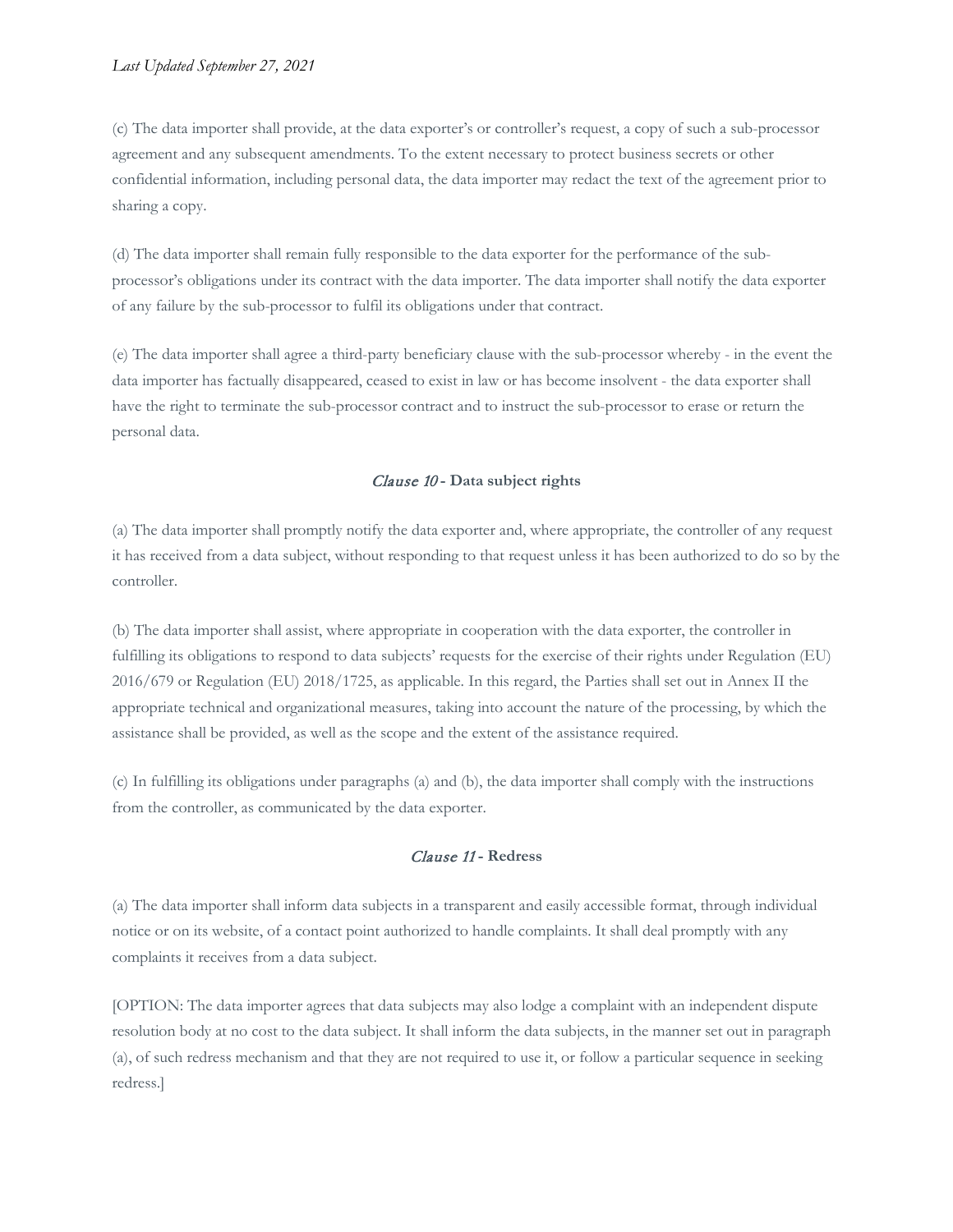(b) In case of a dispute between a data subject and one of the Parties as regards compliance with these Clauses, that Party shall use its best efforts to resolve the issue amicably in a timely fashion. The Parties shall keep each other informed about such disputes and, where appropriate, cooperate in resolving them.

(c) Where the data subject invokes a third-party beneficiary right pursuant to Clause 3, the data importer shall accept the decision of the data subject to:

(i) lodge a complaint with the supervisory authority in the Member State of his/her habitual residence or place of work, or the competent supervisory authority pursuant to Clause 13;

(ii) refer the dispute to the competent courts within the meaning of Clause 18.

(d) The Parties accept that the data subject may be represented by a not-for-profit body, organization or association under the conditions set out in Article 80(1) of Regulation (EU) 2016/679.

(e) The data importer shall abide by a decision that is binding under the applicable EU or Member State law.

(f) The data importer agrees that the choice made by the data subject will not prejudice his/her substantive and procedural rights to seek remedies in accordance with applicable laws.

# Clause 12 **- Liability**

(a) Each Party shall be liable to the other Party/ies for any damages it causes the other Party/ies by any breach of these Clauses.

(b) The data importer shall be liable to the data subject, and the data subject shall be entitled to receive compensation, for any material or non-material damages the data importer or its sub-processor causes the data subject by breaching the third-party beneficiary rights under these Clauses.

(c) Notwithstanding paragraph (b), the data exporter shall be liable to the data subject, and the data subject shall be entitled to receive compensation, for any material or non-material damages the data exporter or the data importer (or its sub-processor) causes the data subject by breaching the third-party beneficiary rights under these Clauses. This is without prejudice to the liability of the data exporter and, where the data exporter is a processor acting on behalf of a controller, to the liability of the controller under Regulation (EU) 2016/679 or Regulation (EU) 2018/1725, as applicable.

(d) The Parties agree that if the data exporter is held liable under paragraph (c) for damages caused by the data importer (or its sub-processor), it shall be entitled to claim back from the data importer that part of the compensation corresponding to the data importer's responsibility for the damage.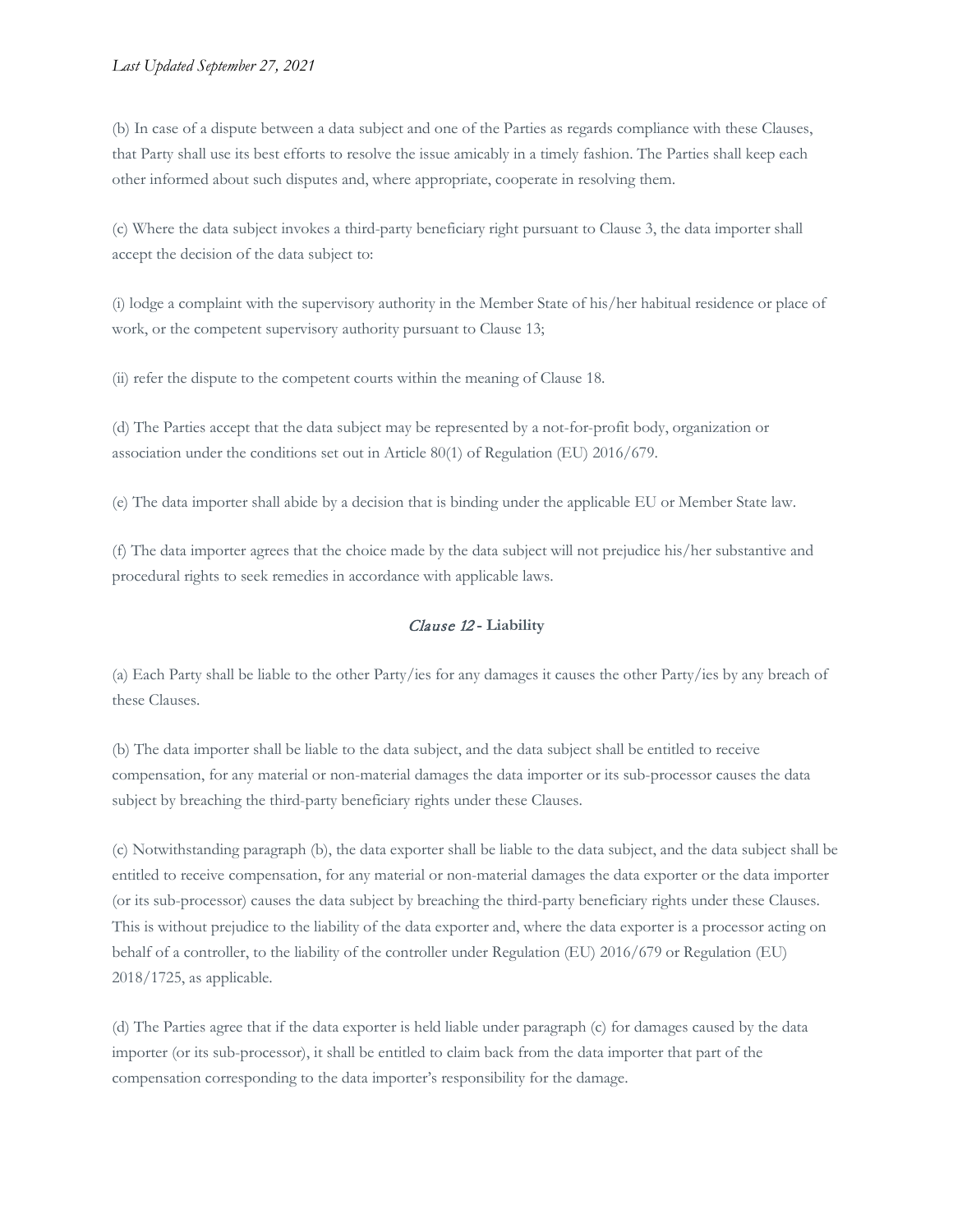(e) Where more than one Party is responsible for any damage caused to the data subject as a result of a breach of these Clauses, all responsible Parties shall be jointly and severally liable and the data subject is entitled to bring an action in court against any of these Parties.

(f) The Parties agree that if one Party is held liable under paragraph (e), it shall be entitled to claim back from the other Party/ies that part of the compensation corresponding to its / their responsibility for the damage. (g) The data importer may not invoke the conduct of a sub-processor to avoid its own liability.

# Clause 13 **- Supervision**

(a) [Where the data exporter is established in an EU Member State:] The supervisory authority with responsibility for ensuring compliance by the data exporter with Regulation (EU) 2016/679 as regards the data transfer, as indicated in Annex I.C, shall act as competent supervisory authority.

[Where the data exporter is not established in an EU Member State, but falls within the territorial scope of application of Regulation (EU) 2016/679 in accordance with its Article 3(2) and has appointed a representative pursuant to Article 27(1) of Regulation (EU) 2016/679:] The supervisory authority of the Member State in which the representative within the meaning of Article 27(1) of Regulation (EU) 2016/679 is established, as indicated in Annex I.C, shall act as competent supervisory authority.

[Where the data exporter is not established in an EU Member State, but falls within the territorial scope of application of Regulation (EU) 2016/679 in accordance with its Article 3(2) without however having to appoint a representative pursuant to Article 27(2) of Regulation (EU) 2016/679:] The supervisory authority of one of the Member States in which the data subjects whose personal data is transferred under these Clauses in relation to the offering of goods or services to them, or whose behavior is monitored, are located, as indicated in Annex I.C, shall act as competent supervisory authority.

(b) The data importer agrees to submit itself to the jurisdiction of and cooperate with the competent supervisory authority in any procedures aimed at ensuring compliance with these Clauses. In particular, the data importer agrees to respond to enquiries, submit to audits and comply with the measures adopted by the supervisory authority, including remedial and compensatory measures. It shall provide the supervisory authority with written confirmation that the necessary actions have been taken.

# **SECTION III – LOCAL LAWS AND OBLIGATIONS IN CASE OF ACCESS BY PUBLIC AUTHORITIES**

# Clause 14 **- Local laws and practices affecting compliance with the Clauses**

(a) The Parties warrant that they have no reason to believe that the laws and practices in the third country of destination applicable to the processing of the personal data by the data importer, including any requirements to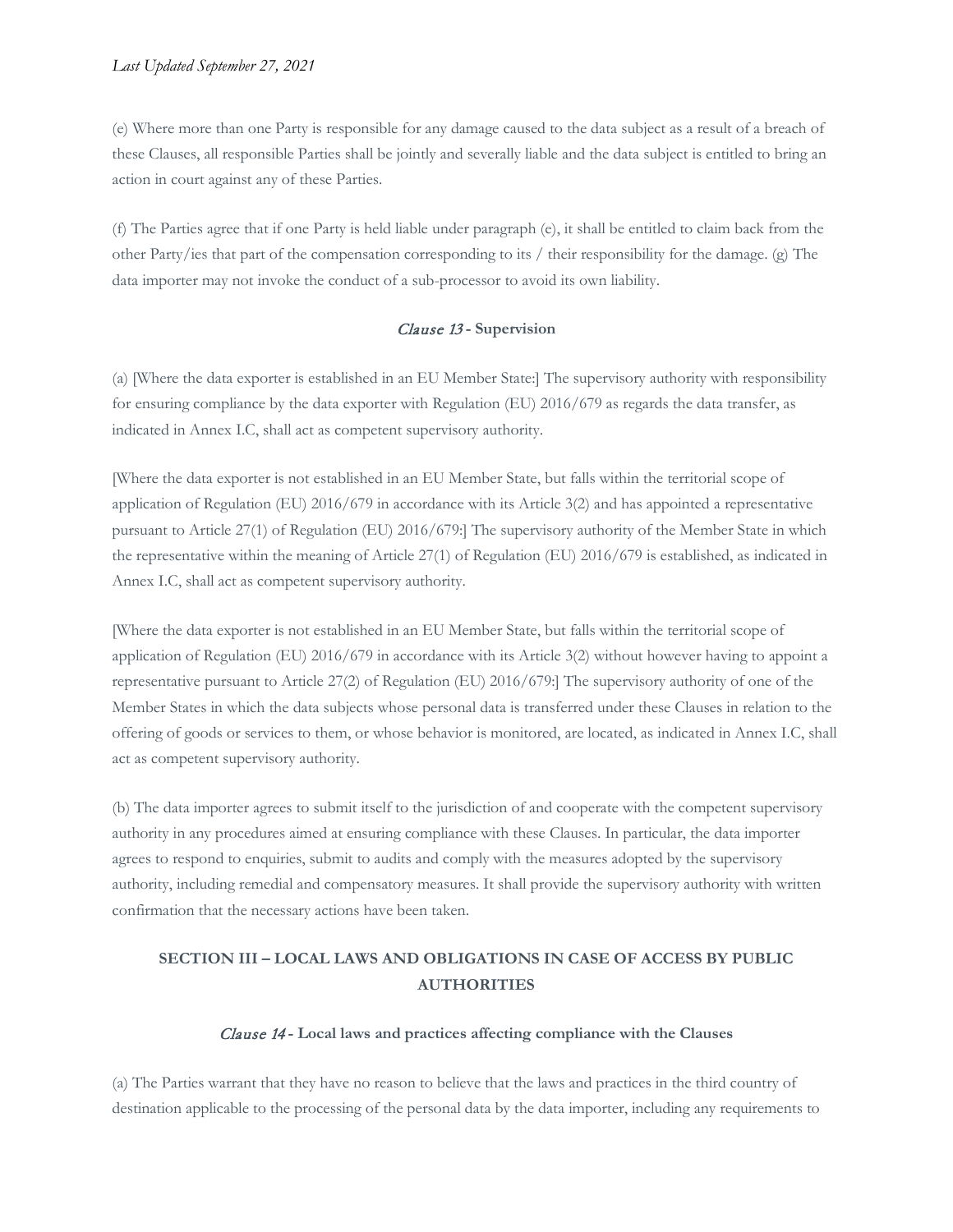disclose personal data or measures authorizing access by public authorities, prevent the data importer from fulfilling its obligations under these Clauses. This is based on the understanding that laws and practices that respect the essence of the fundamental rights and freedoms and do not exceed what is necessary and proportionate in a democratic society to safeguard one of the objectives listed in Article 23(1) of Regulation (EU) 2016/679, are not in contradiction with these Clauses.

(b) The Parties declare that in providing the warranty in paragraph (a), they have taken due account in particular of the following elements:

(i) the specific circumstances of the transfer, including the length of the processing chain, the number of actors involved and the transmission channels used; intended onward transfers; the type of recipient; the purpose of processing; the categories and format of the transferred personal data; the economic sector in which the transfer occurs; the storage location of the data transferred;

(ii) the laws and practices of the third country of destination– including those requiring the disclosure of data to public authorities or authorizing access by such authorities – relevant in light of the specific circumstances of the transfer, and the applicable limitations and safeguards;

(iii) any relevant contractual, technical or organizational safeguards put in place to supplement the safeguards under these Clauses, including measures applied during transmission and to the processing of the personal data in the country of destination.

(c) The data importer warrants that, in carrying out the assessment under paragraph (b), it has made its best efforts to provide the data exporter with relevant information and agrees that it will continue to cooperate with the data exporter in ensuring compliance with these Clauses.

(d) The Parties agree to document the assessment under paragraph (b) and make it available to the competent supervisory authority on request.

(e) The data importer agrees to notify the data exporter promptly if, after having agreed to these Clauses and for the duration of the contract, it has reason to believe that it is or has become subject to laws or practices not in line with the requirements under paragraph (a), including following a change in the laws of the third country or a measure (such as a disclosure request) indicating an application of such laws in practice that is not in line with the requirements in paragraph (a). [For Module Three: The data exporter shall forward the notification to the controller.]

(f) Following a notification pursuant to paragraph (e), or if the data exporter otherwise has reason to believe that the data importer can no longer fulfil its obligations under these Clauses, the data exporter shall promptly identify appropriate measures (e.g. technical or organizational measures to ensure security and confidentiality) to be adopted by the data exporter and/or data importer to address the situation [for Module Three: , if appropriate in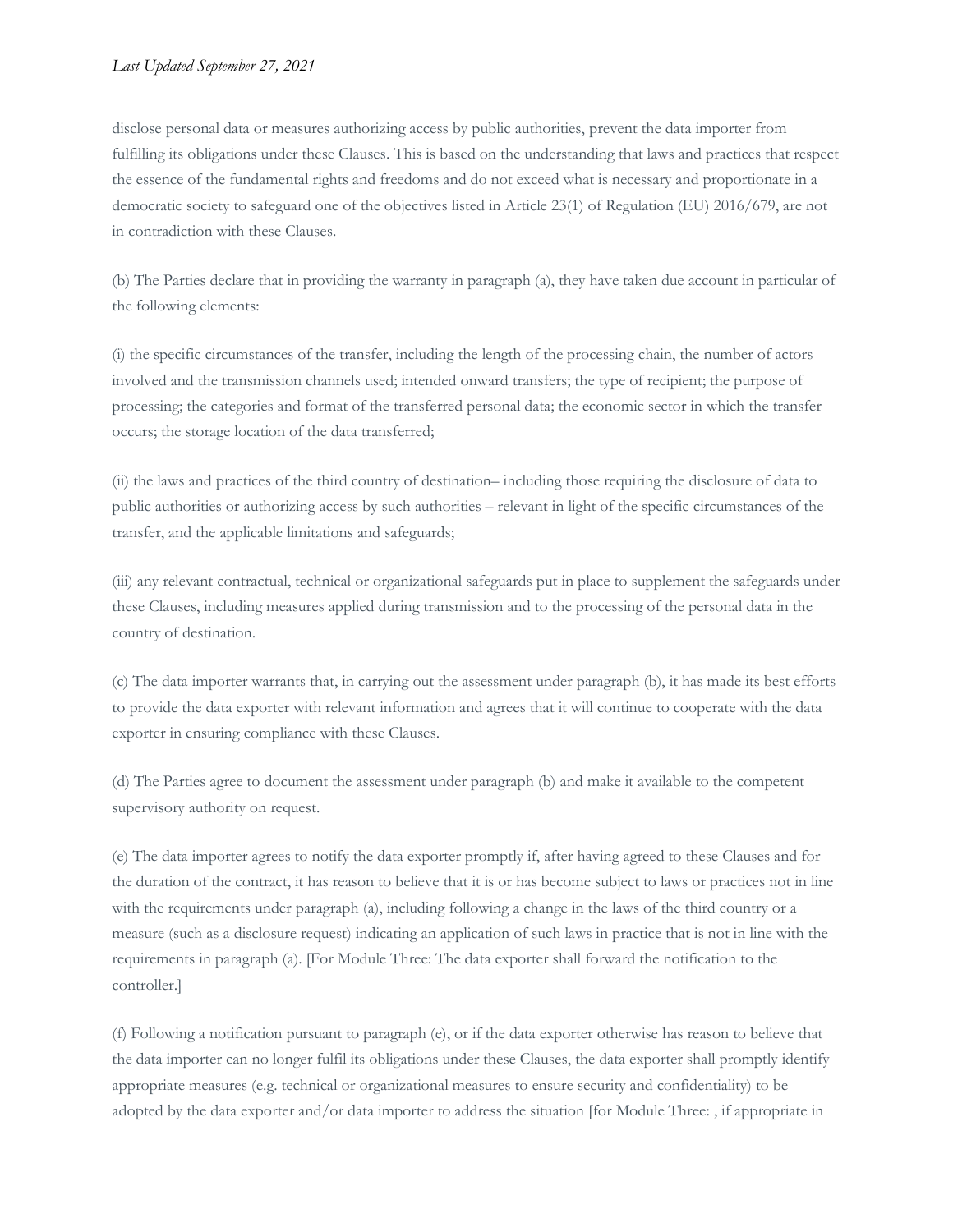consultation with the controller]. The data exporter shall suspend the data transfer if it considers that no appropriate safeguards for such transfer can be ensured, or if instructed by [for Module Three: the controller or] the competent supervisory authority to do so. In this case, the data exporter shall be entitled to terminate the contract, insofar as it concerns the processing of personal data under these Clauses. If the contract involves more than two Parties, the data exporter may exercise this right to termination only with respect to the relevant Party, unless the Parties have agreed otherwise. Where the contract is terminated pursuant to this Clause, Clause 16(d) and (e) shall apply.

### Clause 15 **- Obligations of the data importer in case of access by public authorities**

### **15.1 Notification**

(a) The data importer agrees to notify the data exporter and, where possible, the data subject promptly (if necessary with the help of the data exporter) if it: (i) receives a legally binding request from a public authority, including judicial authorities, under the laws of the country of destination for the disclosure of personal data transferred pursuant to these Clauses; such notification shall include information about the personal data requested, the requesting authority, the legal basis for the request and the response provided; or (ii) becomes aware of any direct access by public authorities to personal data transferred pursuant to these Clauses in accordance with the laws of the country of destination; such notification shall include all information available to the importer. [For Module Three: The data exporter shall forward the notification to the controller.]

(b) If the data importer is prohibited from notifying the data exporter and/or the data subject under the laws of the country of destination, the data importer agrees to use its best efforts to obtain a waiver of the prohibition, with a view to communicating as much information as possible, as soon as possible. The data importer agrees to document its best efforts in order to be able to demonstrate them on request of the data exporter.

(c) Where permissible under the laws of the country of destination, the data importer agrees to provide the data exporter, at regular intervals for the duration of the contract, with as much relevant information as possible on the requests received (in particular, number of requests, type of data requested, requesting authority/ies, whether requests have been challenged and the outcome of such challenges, etc.). [For Module Three: The data exporter shall forward the information to the controller.]

(d) The data importer agrees to preserve the information pursuant to paragraphs (a) to (c) for the duration of the contract and make it available to the competent supervisory authority on request.

(e) Paragraphs (a) to (c) are without prejudice to the obligation of the data importer pursuant to Clause 14(e) and Clause 16 to inform the data exporter promptly where it is unable to comply with these Clauses.

#### **15.2 Review of legality and data minimization**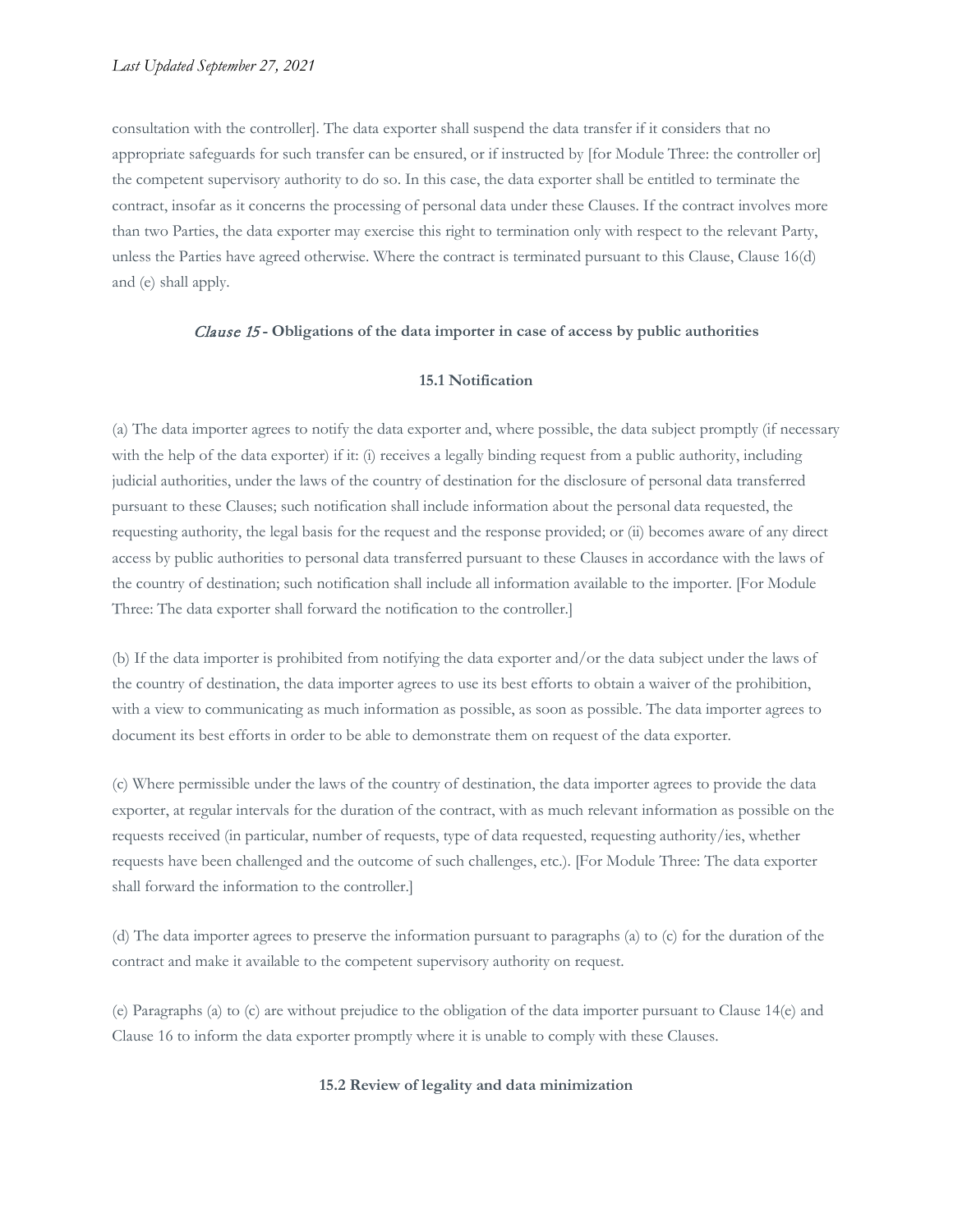(a) The data importer agrees to review the legality of the request for disclosure, in particular whether it remains within the powers granted to the requesting public authority, and to challenge the request if, after careful assessment, it concludes that there are reasonable grounds to consider that the request is unlawful under the laws of the country of destination, applicable obligations under international law and principles of international comity. The data importer shall, under the same conditions, pursue possibilities of appeal. When challenging a request, the data importer shall seek interim measures with a view to suspending the effects of the request until the competent judicial authority has decided on its merits. It shall not disclose the personal data requested until required to do so under the applicable procedural rules. These requirements are without prejudice to the obligations of the data importer under Clause 14(e).

(b) The data importer agrees to document its legal assessment and any challenge to the request for disclosure and, to the extent permissible under the laws of the country of destination, make the documentation available to the data exporter. It shall also make it available to the competent supervisory authority on request. [For Module Three: The data exporter shall make the assessment available to the controller.]

(c) The data importer agrees to provide the minimum amount of information permissible when responding to a request for disclosure, based on a reasonable interpretation of the request.

# **SECTION IV – FINAL PROVISIONS**

# Clause 16 **- Non-compliance with the Clauses and termination**

(a) The data importer shall promptly inform the data exporter if it is unable to comply with these Clauses, for whatever reason.

(b) In the event that the data importer is in breach of these Clauses or unable to comply with these Clauses, the data exporter shall suspend the transfer of personal data to the data importer until compliance is again ensured or the contract is terminated. This is without prejudice to Clause 14(f).

(c) The data exporter shall be entitled to terminate the contract, insofar as it concerns the processing of personal data under these Clauses, where: (i) the data exporter has suspended the transfer of personal data to the data importer pursuant to paragraph (b) and compliance with these Clauses is not restored within a reasonable time and in any event within one month of suspension; (ii) the data importer is in substantial or persistent breach of these Clauses; or (iii) the data importer fails to comply with a binding decision of a competent court or supervisory authority regarding its obligations under these Clauses. In these cases, it shall inform the competent supervisory authority [for Module Three: and the controller] of such non-compliance. Where the contract involves more than two Parties, the data exporter may exercise this right to termination only with respect to the relevant Party, unless the Parties have agreed otherwise.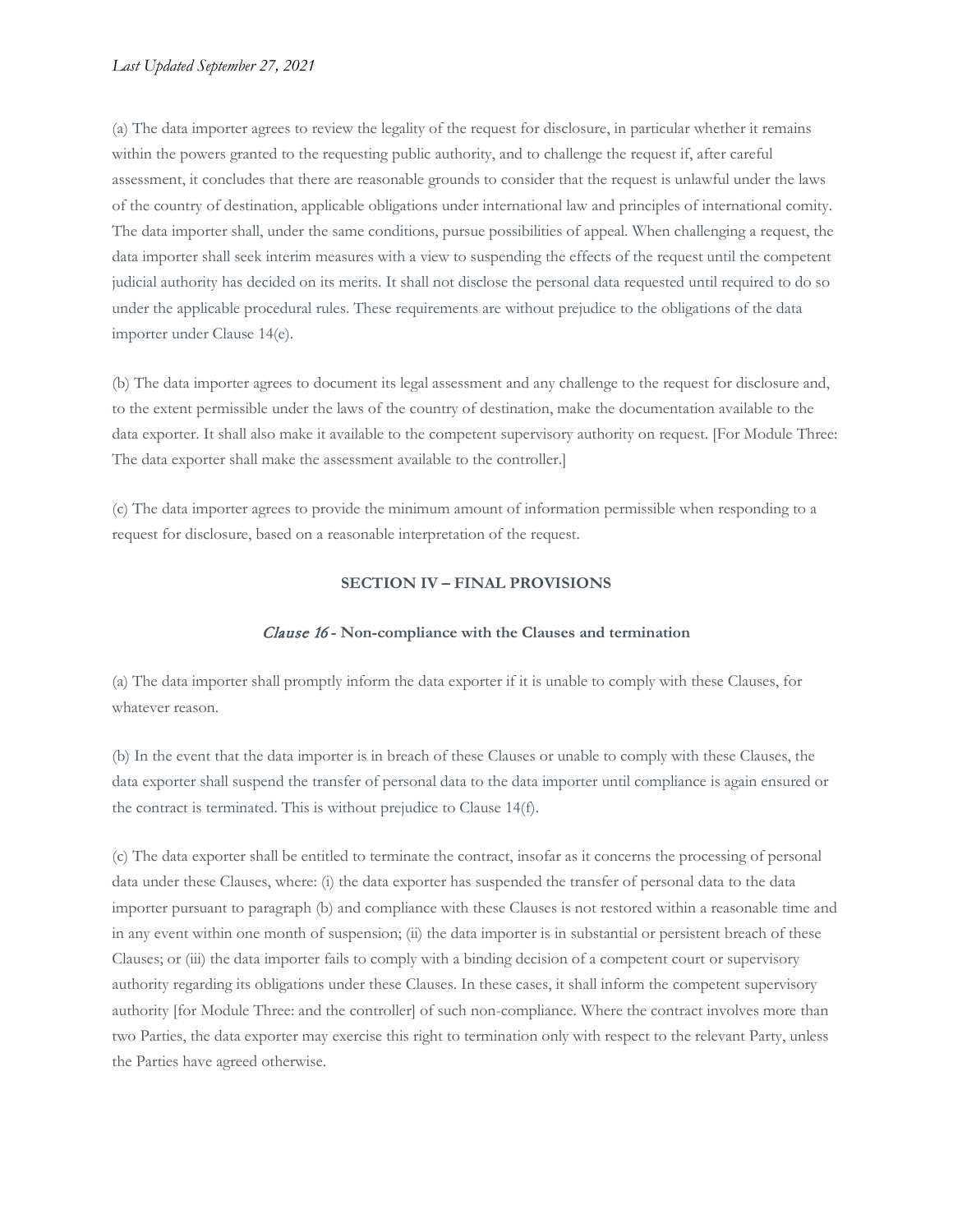(d) [For Modules One, Two and Three: Personal data that has been transferred prior to the termination of the contract pursuant to paragraph (c) shall at the choice of the data exporter immediately be returned to the data exporter or deleted in its entirety. The same shall apply to any copies of the data.] [For Module Four: Personal data collected by the data exporter in the EU that has been transferred prior to the termination of the contract pursuant to paragraph (c) shall immediately be deleted in its entirety, including any copy thereof.] The data importer shall certify the deletion of the data to the data exporter. Until the data is deleted or returned, the data importer shall continue to ensure compliance with these Clauses. In case of local laws applicable to the data importer that prohibit the return or deletion of the transferred personal data, the data importer warrants that it will continue to ensure compliance with these Clauses and will only process the data to the extent and for as long as required under that local law.

(e) Either Party may revoke its agreement to be bound by these Clauses where (i) the European Commission adopts a decision pursuant to Article 45(3) of Regulation (EU) 2016/679 that covers the transfer of personal data to which these Clauses apply; or (ii) Regulation (EU) 2016/679 becomes part of the legal framework of the country to which the personal data is transferred. This is without prejudice to other obligations applying to the processing in question under Regulation (EU) 2016/679.

# Clause 17 **- Governing law**

[OPTION 1: These Clauses shall be governed by the law of one of the EU Member States, provided such law allows for third-party beneficiary rights. The Parties agree that this shall be the law of \_\_\_\_\_\_\_ (specify Member State).]

[OPTION 2 (for Modules Two and Three): These Clauses shall be governed by the law of the EU Member State in which the data exporter is established. Where such law does not allow for third-party beneficiary rights, they shall be governed by the law of another EU Member State that does allow for third-party beneficiary rights. The Parties agree that this shall be the law of \_\_\_\_\_\_\_\_ (specify Member State).]

# Clause 18 **- Choice of forum and jurisdiction**

(a) Any dispute arising from these Clauses shall be resolved by the courts of an EU Member State.

(b) The Parties agree that those shall be the courts of \_\_\_\_\_ (specify Member State)

© A data subject may also bring legal proceedings against the data exporter and/or data importer before the courts of the Member State in which he/she has his/her habitual residence.

(d) The Parties agree to submit themselves to the jurisdiction of such courts.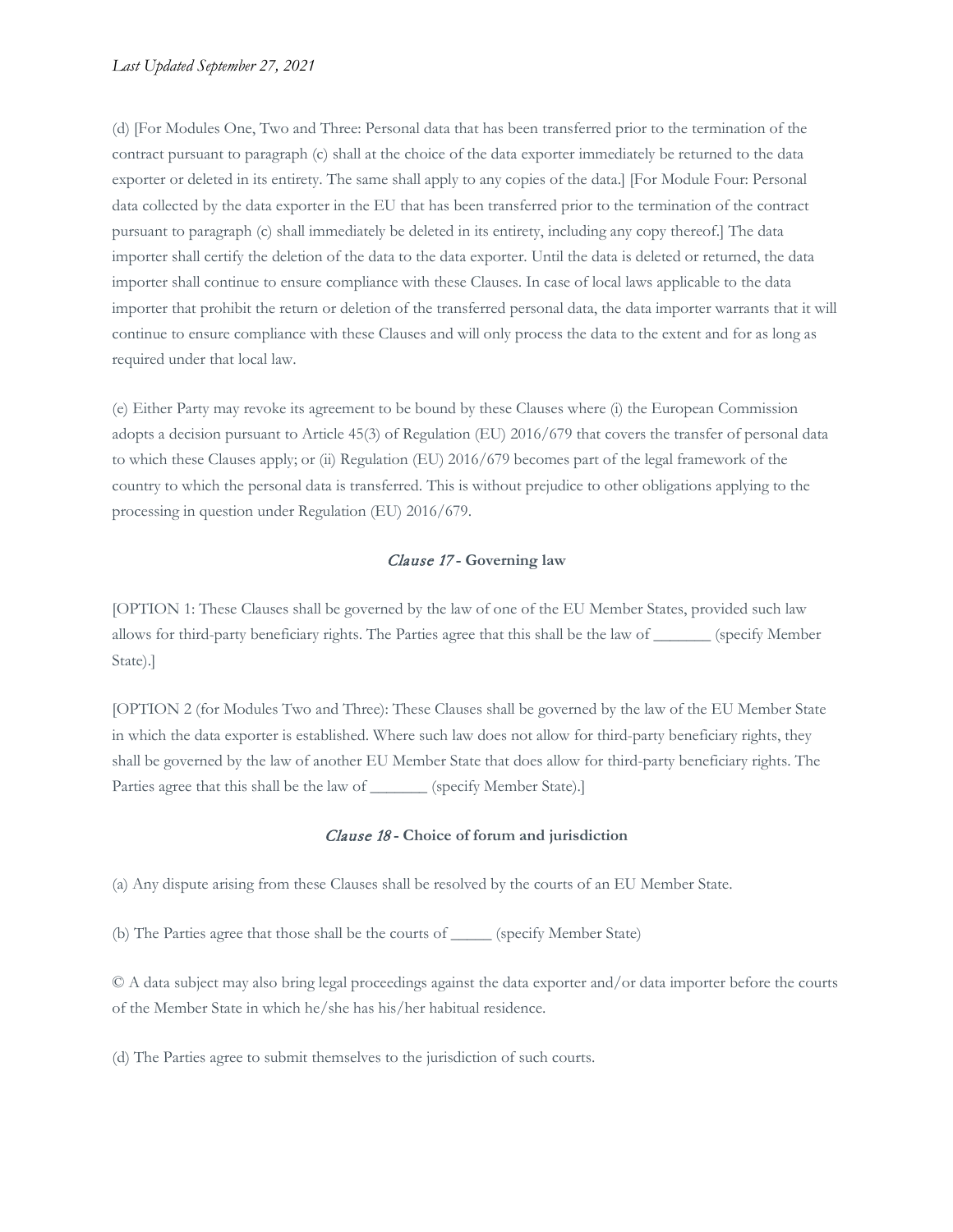# **APPENDIX**

### EXPLANATORY NOTE:

It must be possible to clearly distinguish the information applicable to each transfer or category of transfers and, in this regard, to determine the respective role(s) of the Parties as data exporter(s) and/or data importer(s). This does not necessarily require completing and signing separate appendices for each transfer/category of transfers and/or contractual relationship, where this transparency can achieved through one appendix. However, where necessary to ensure sufficient clarity, separate appendices should be used.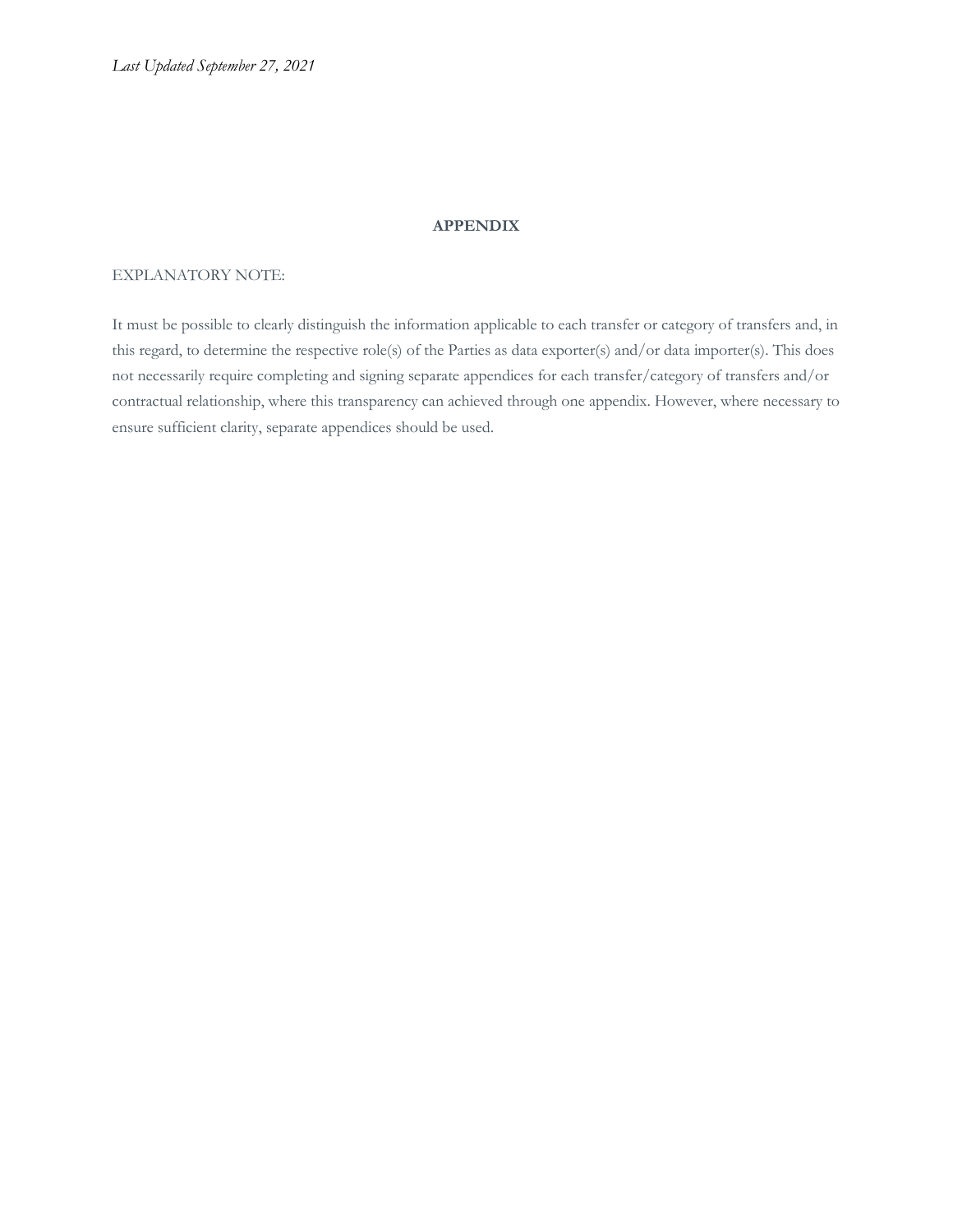# **ANNEX I – [LIST OF PARTIES](#page-0-2)**

# <span id="page-31-0"></span>**A. LIST OF PARTIES**

Data exporter(s): *[Identity and contact details of the data exporter(s) and, where applicable, of the data exporter's data protection officer and/or representative in the European Union]*

1. Name: ...

Address: ...

Contact person's name, position and contact details: ... Activities relevant to the data transferred under the Clauses: ... Signature and date: ... Role (controller/processor):..

2. ...

**Data importer(s):** *[Identity and contact details of the data importer(s), including any contact person with responsibility for data protection]*

1. Name: ...

Address: ...

Contact person's name, position and contact details: ... Activities relevant to the data transferred under the Clauses: ... Signature and date: ... Role (controller/processor):...

2. ...]

# **B. DESCRIPTION OF THE TRANSFER**

*Categories of data subjects whose personal data is transferred .............................*

*Categories of personal data transferred.............................*

*Sensitive data transferred (if applicable) and applied restrictions or safeguards that fully take into consideration the nature of the data and the risks involved, such as for instance strict purpose limitation, access restrictions (including access only for staff having followed specialized training), keeping a record of access to the data, restrictions for onward transfers or additional security measures..............................*

*The frequency of the transfer (e.g. whether the data is transferred on a one-off or continuous basis)*.…………………………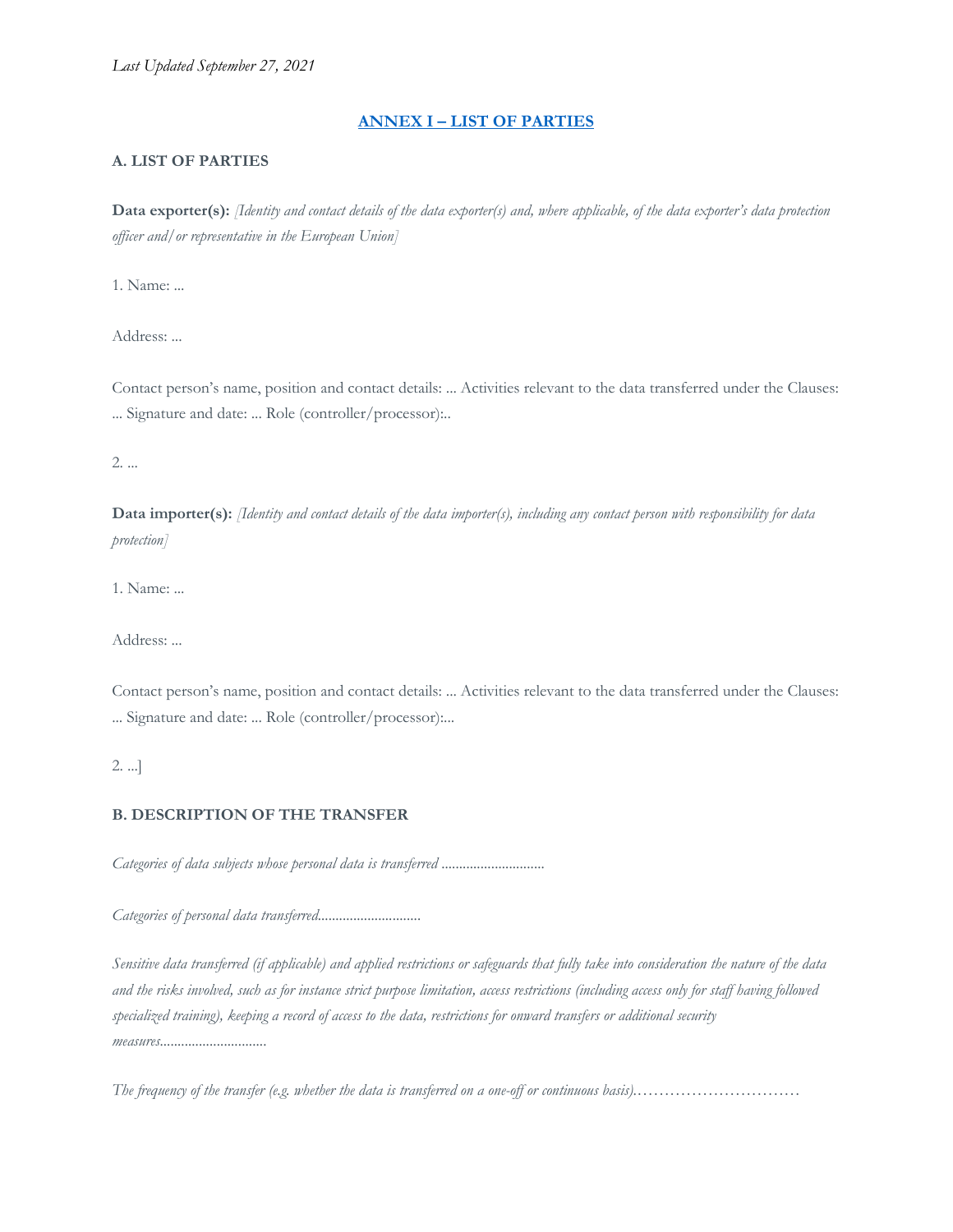*Nature of the processing* …………………………

*Purpose(s) of the data transfer and further processing...........................* 

*The period for which the personal data will be retained, or, if that is not possible, the criteria used to determine that period ..........................*

*For transfers to (sub-) processors, also specify subject matter, nature, and duration of the processing………………………*

*C. COMPETENT SUPERVISORY AUTHORITY*

*For Modules 1, 2 and 3*

<span id="page-32-0"></span>*Identify the competent supervisory authority/ies in accordance with Clause 13* ………………………….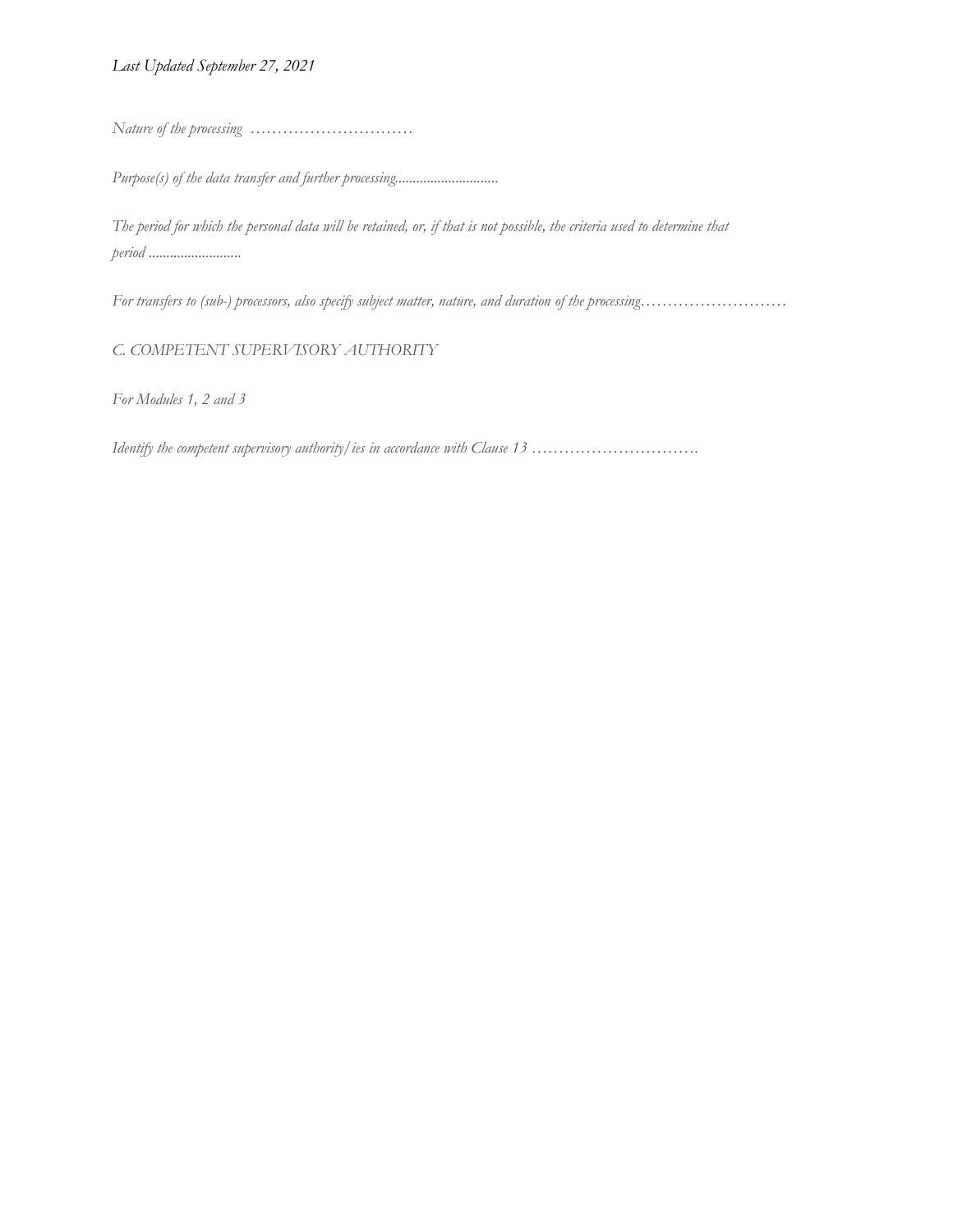# **ANNEX II – TECHNICAL AND ORGANIZATIONAL MEASURES INCLUDING TECHNICAL AND ORGANIZATIONAL MEASURES TO ENSURE THE SECURITY OF DATA**

EXPLANATORY NOTE: The technical and organizational measures must be described in specific (and not generic) terms. See also the general comment on the first page of the Appendix, in particular on the need to clearly indicate which measures apply to each transfer/set of transfers.

Description of the technical and organizational measures implemented by the data importer(s) (including any relevant certifications) to ensure an appropriate level of security, taking into account the nature, scope, context and purpose of the processing, and the risks for the rights and freedoms of natural persons.

Examples of possible measures:

Measures of pseudonymization and encryption of personal data

Measures for ensuring ongoing confidentiality, integrity, availability and resilience of processing systems and services

Measures for ensuring the ability to restore the availability and access to personal data in a timely manner in the event of a physical or technical incident

Processes for regularly testing, assessing and evaluating the effectiveness of technical and organizational measures in order to ensure the security of the processing

Measures for user identification and authorization

Measures for the protection of data during transmission

Measures for the protection of data during storage

Measures for ensuring physical security of locations at which personal data are processed

Measures for ensuring events logging

Measures for ensuring system configuration, including default configuration

Measures for internal IT and IT security governance and management

Measures for certification/assurance of processes and products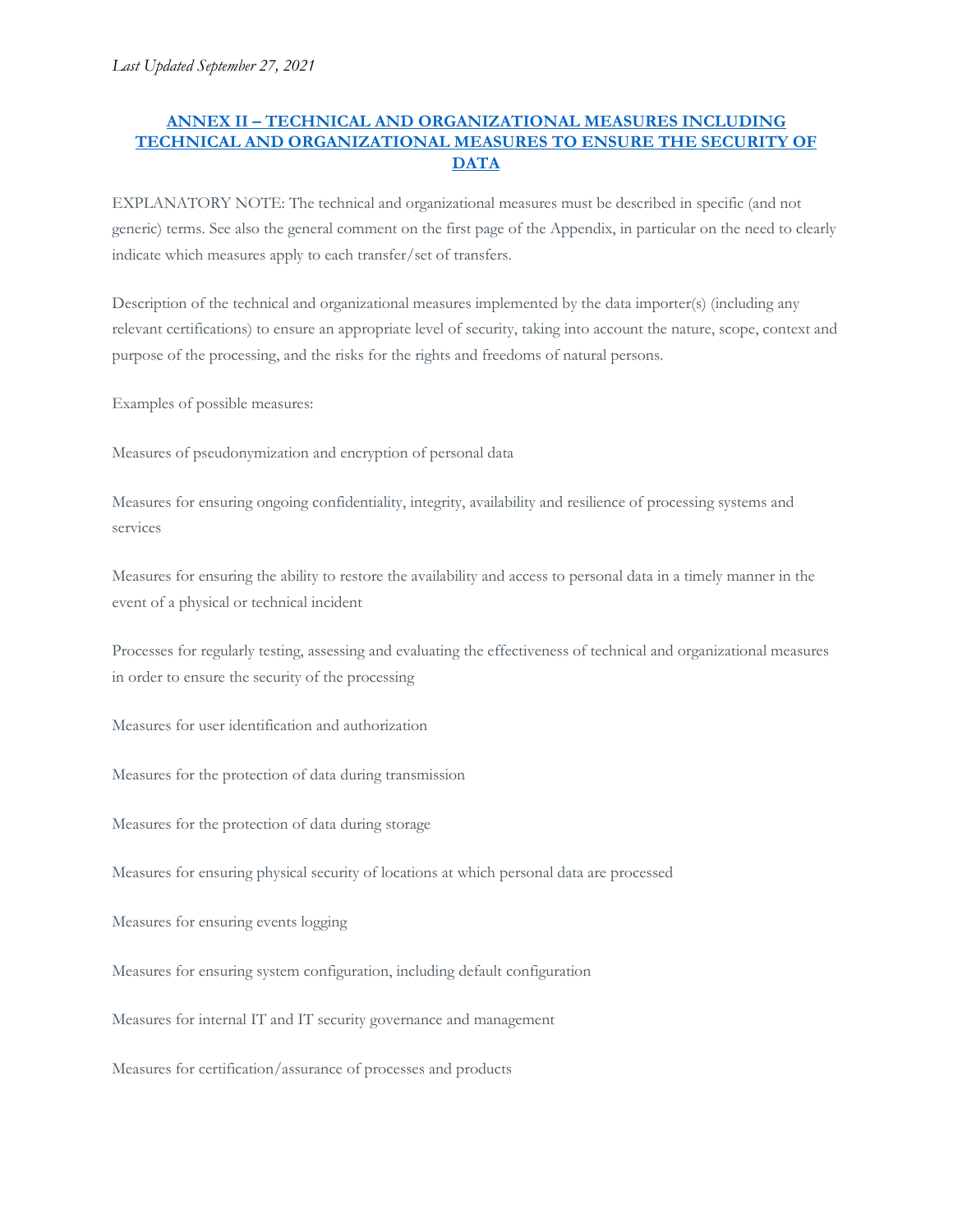Measures for ensuring data minimization

Measures for ensuring data quality

Measures for ensuring limited data retention

Measures for ensuring accountability

Measures for allowing data portability and ensuring erasure]

<span id="page-34-0"></span>For transfers to (sub-) processors, also describe the specific technical and organizational measures to be taken by the (sub-) processor to be able to provide assistance to the controller and, for transfers from a processor to a subprocessor, to the data exporter